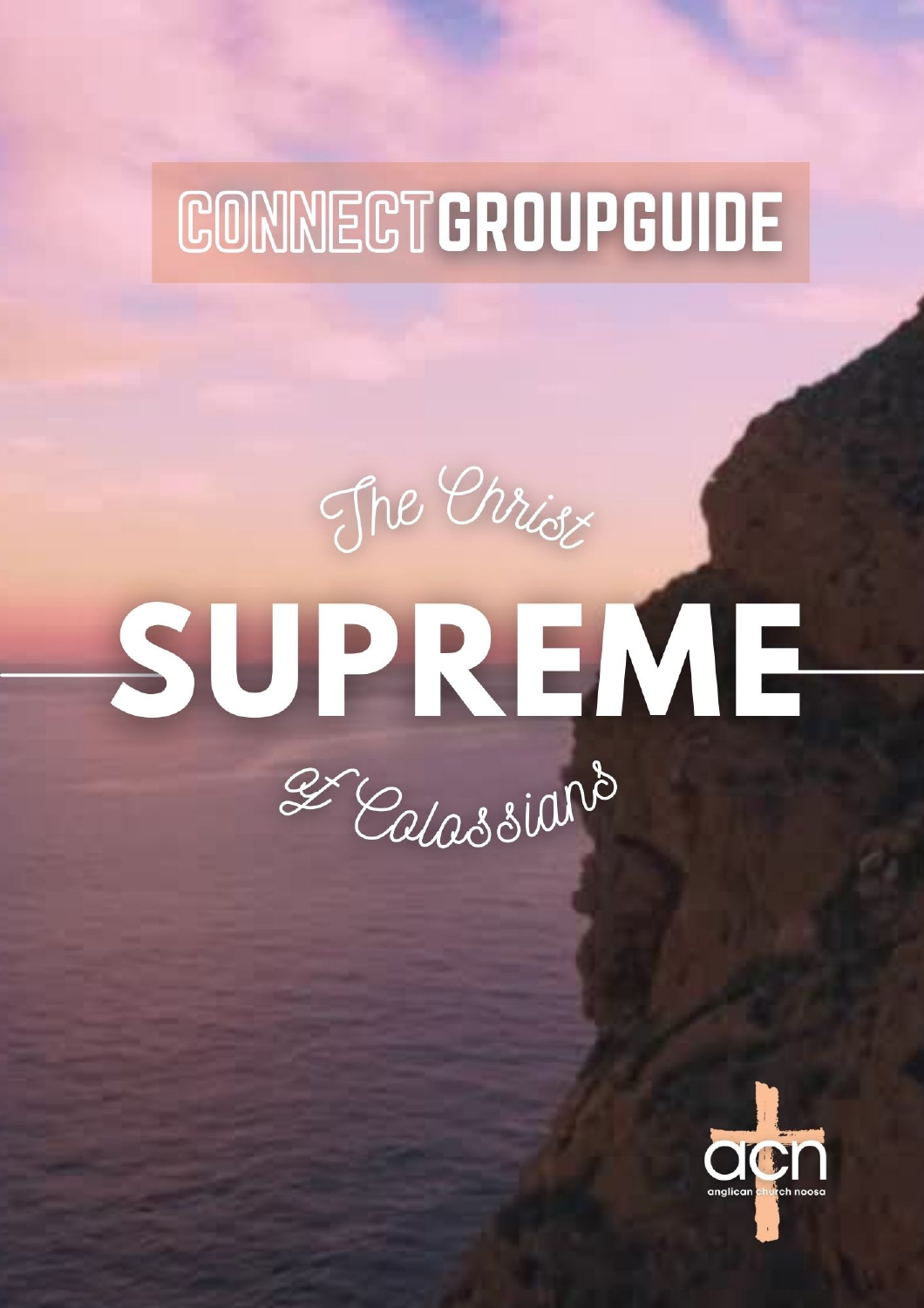## **Connect Groups at ACN…**

The goals set out in **Vision 26** cast it like this ….

Living to love and proclaim Jesus we will…

- **•** meet in Connect Groups to study the Bible together and equip one another to be faithful disciples
- **•** pray together in our groups. We will make a space for those not used to praying in a group and provide opportunities for people to become more comfortable with group prayer
- **•** have a missional focus, both local and global
- **•** pastorally care for one another especially when people are facing difficult times in their lives
- **•** invite new members to our groups. As groups grow we will encourage multiplication by identifying potential leaders who can be trained to lead new groups
- **•** gather Connect Group leaders together regularly for prayer, training and encouragement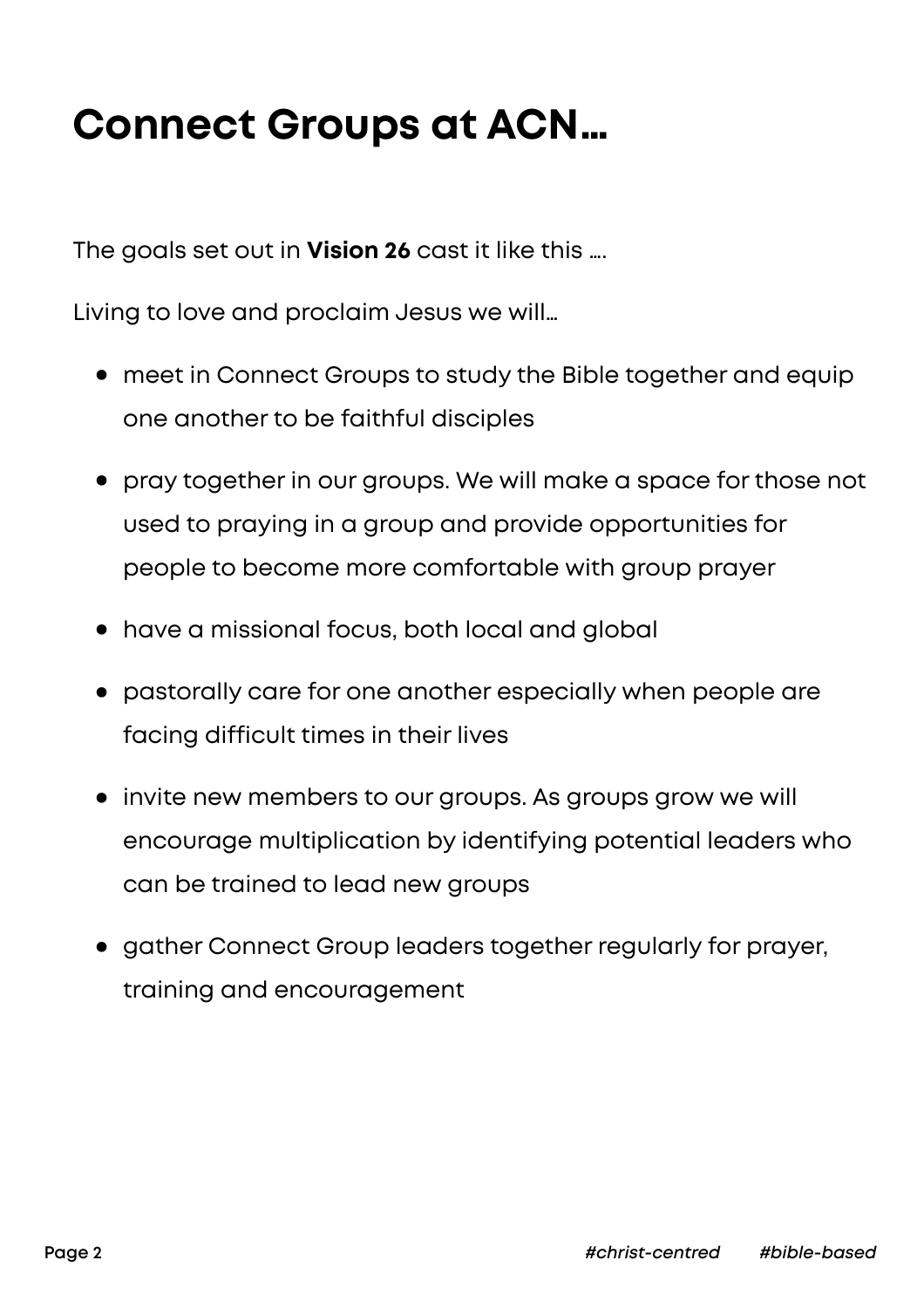

#### INTRODUCTION

This prison letter by Paul, probably written in Rome around AD60 is his response to very disturbing news brought to him by Epaphras.

False teaching had infiltrated this new church to cause serious damage. This is sometimes called the 'Colossian heresy', and though its exact nature remains unclear, we can assume its characteristics by what Paul says.

In response to this heresy, Paul writes magnificent theology about who Jesus is and what he has done for us.

He begins with thanks and prayer before launching into praise for the greatness of Christ.

He also shares his own struggles, and urges the Colossians to not be deceived. The heart of the letter attacks the false teaching and finally Paul goes to prayer.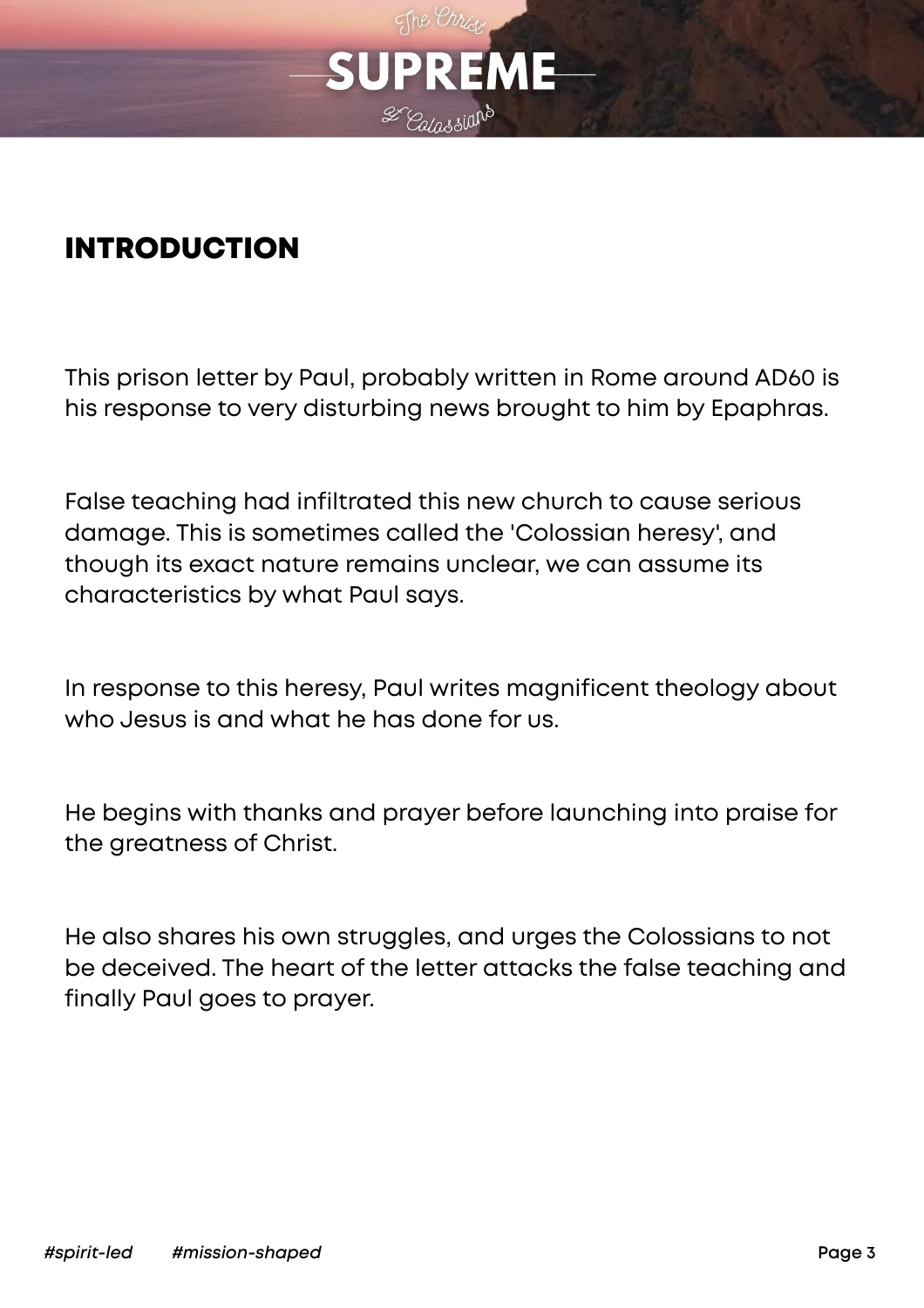



## **June 19 Colossians 1:1-14**

#### **Introduction**

*What are the things that you are most thankful for?*

#### **Read Colossians 1:1-14**

- 1. What is special about the way Paul introduces his letter? Note how different it is from the way we write a letter.
- 2. Paul talks about 'the true message of the gospel' v.5. Looking at the surrounding verses …. What is the heart of the message of the Gospel?

What is the outcome of the message in the Colossians' lives?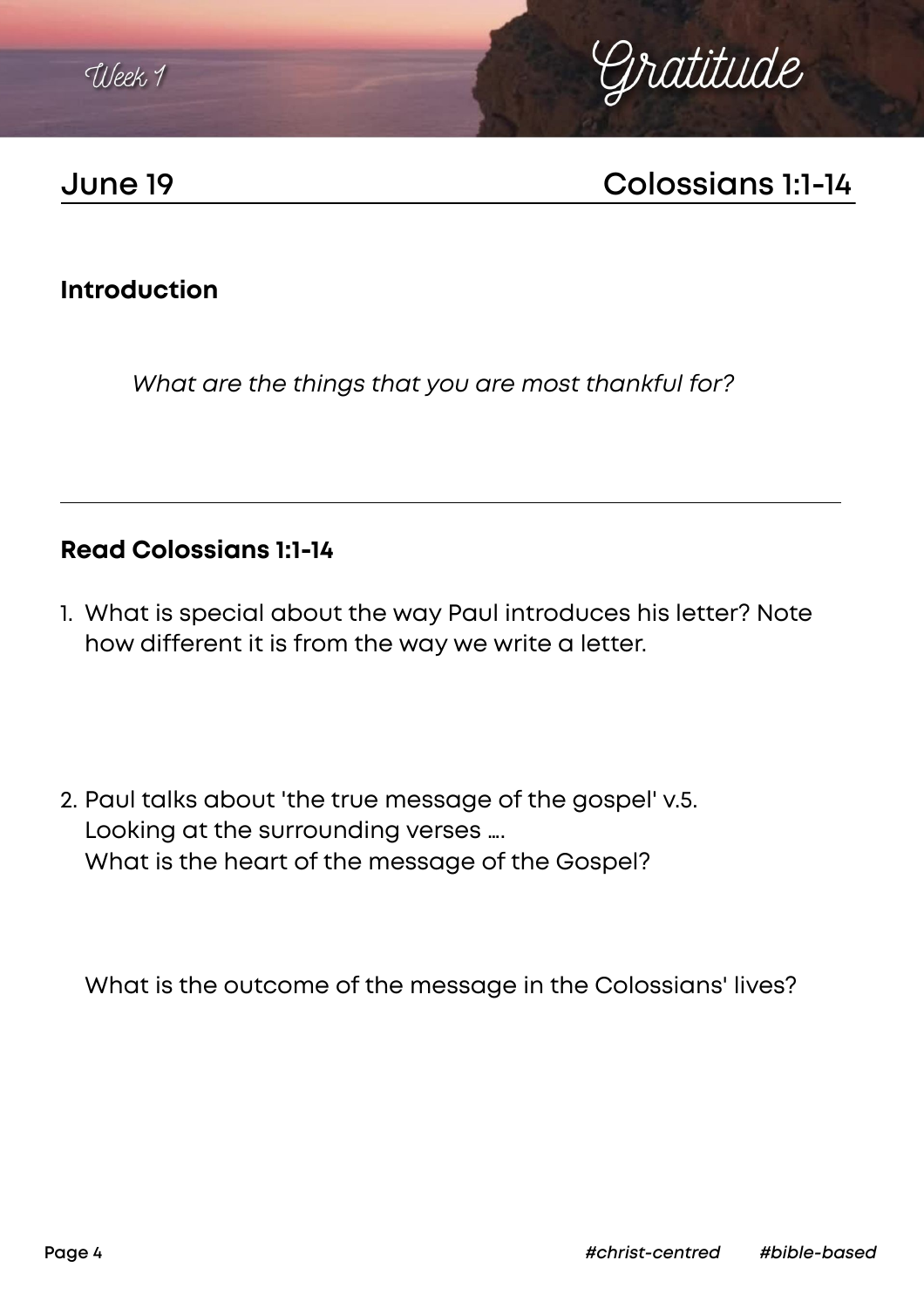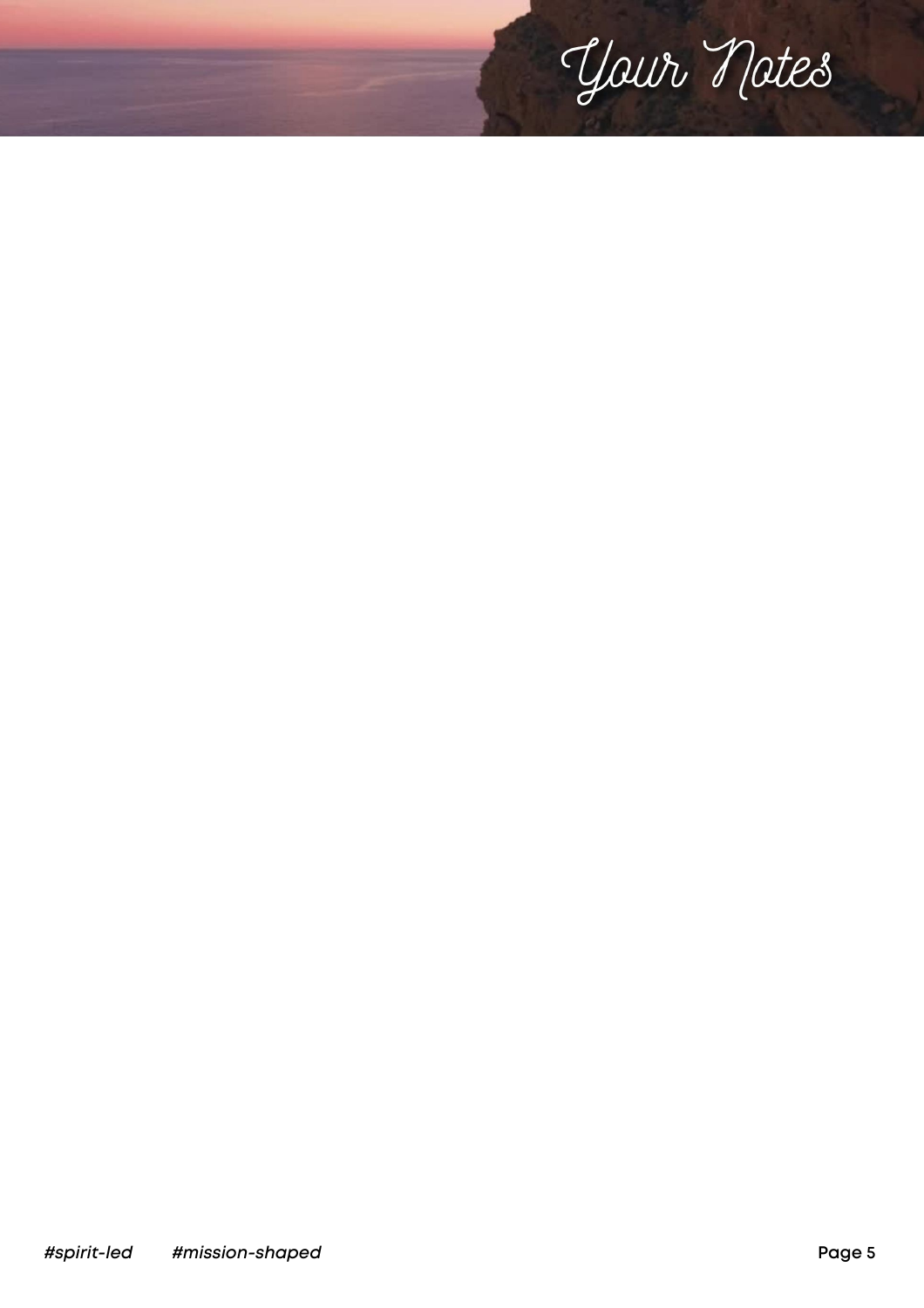- 3. Paul asks God to fill the Colossians with the knowledge of his will. In vv. 9-12 how does Paul want God's will to be worked out in the people's lives? How is this the same or different to the way you think about God's will being worked out in someone's life?
- 4. In vv. 13 & 14 what do we learn about the redemption we have in Jesus Christ?
- 5. How do your prayers for others compare with the Apostle Paul's?
- 6. How does a true understanding of the gospel help us to pray in better ways for other people?

#### **PRAYER**

*Pick a verse from this passage that you would like to pray for another member of the group.*

*Make sure every member of the group is prayed for after the pattern of the Apostle Paul.*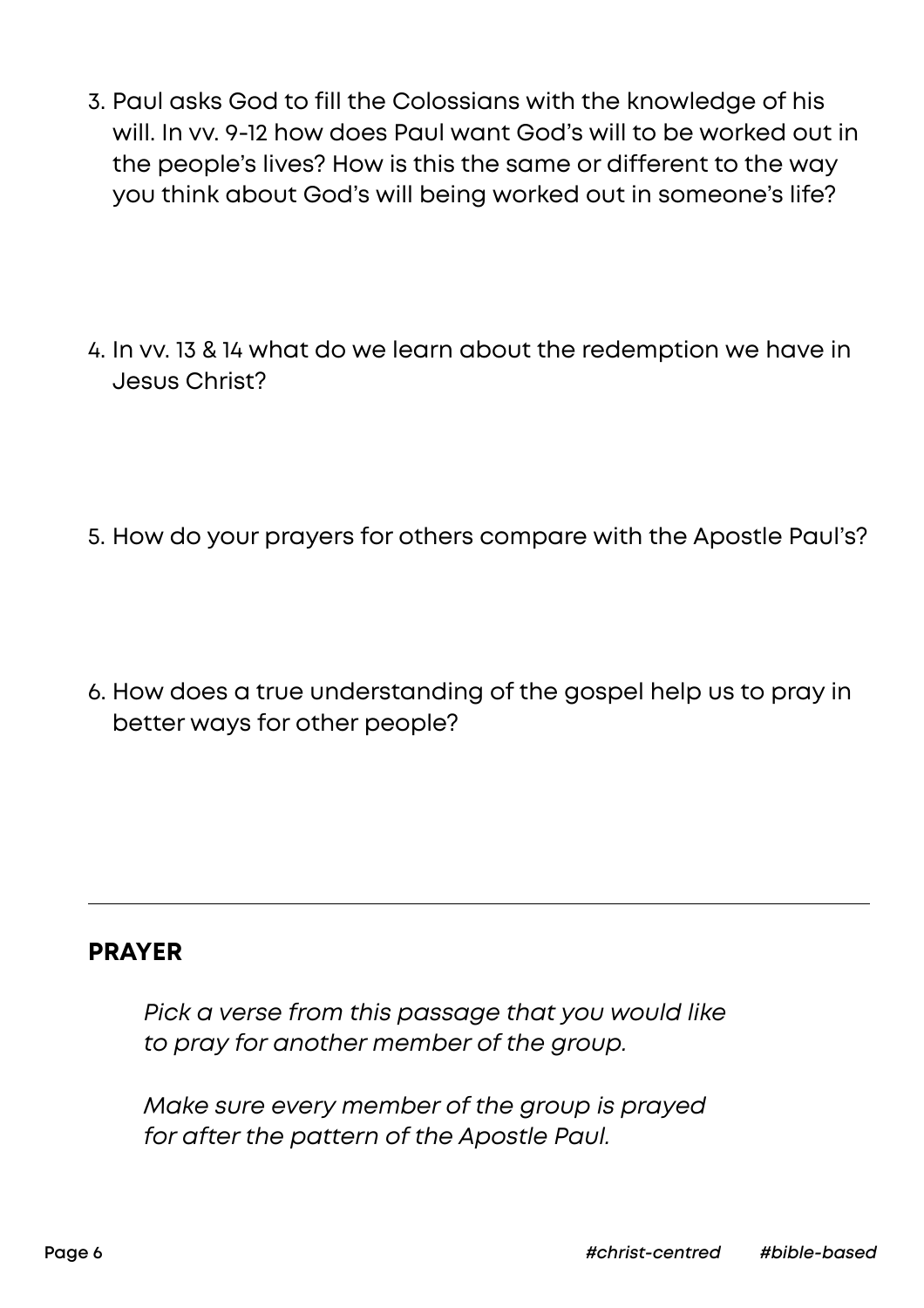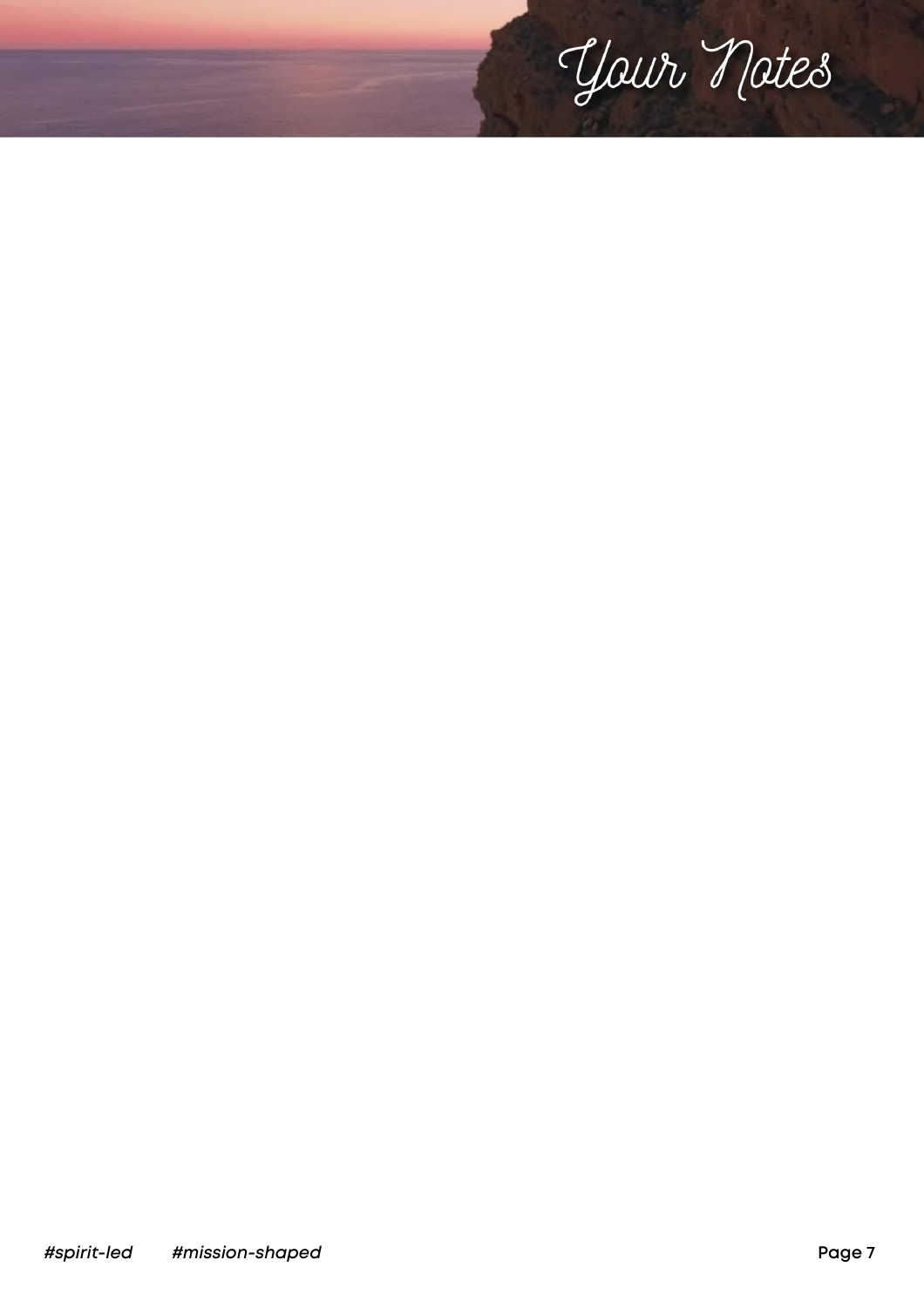



## **June 26 Colossians 1:15-23**

#### **Introduction**

*Many non-Christian people have a sense of a superior being, a creator power, or 'god' that is 'out there', unknowable, unrevealed. Does it matter what this superior being is like? Why?*

#### **Read Colossians 1:15-20**

Thomas Torrance was a chaplain in the British army during WWII. After a battle Torrance went in search of wounded soldiers. He wrote, "When daylight filtered through I came across a young soldier (private Phillips) scarcely twenty years old lying mortally wounded on the ground, who clearly had not long to live. As I knelt down and bent over him, he said, "Padre, is God really like Jesus?" I assured him that he was, the only God there is, the God who had come down to us in Jesus, shown his face to us, and poured out his love to us as our Saviour. As I prayed and commended him to the Lord Jesus he passed away."

- 1. What is the true God like? Focus on Jesus.
- 2. What does our passage tell us about Jesus' relationship to God the Father?
- 3. What is Jesus' relationship with creation?
- 4. What is Jesus' relationship to the church?
- 5. What practical effects should this revelation have on our Christian faith and life?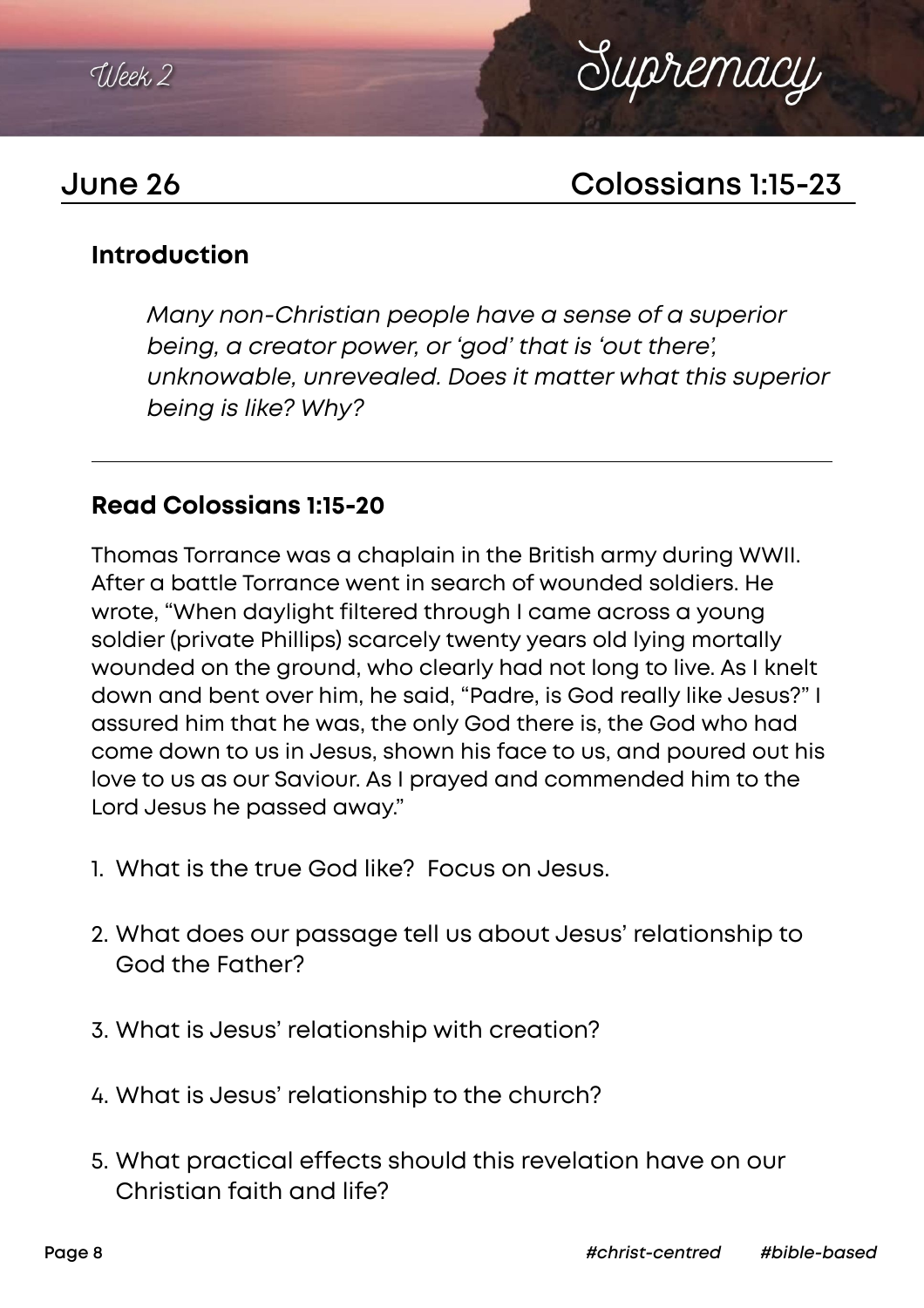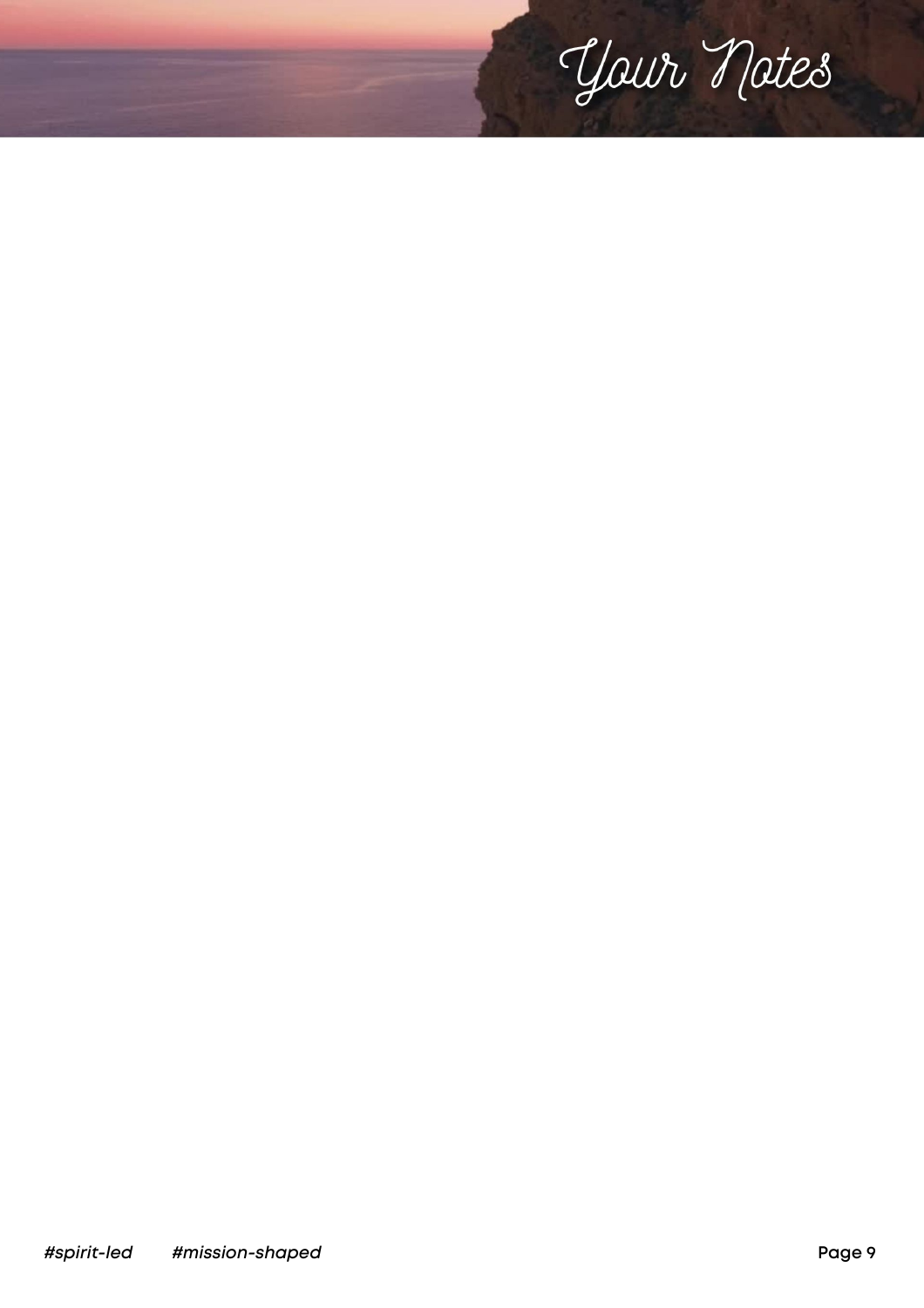#### **Read Colossians 1:21-23**

- 6. From what condition, at what cost, and with what goal in view has Christ rescued us?
- 7. What is required of those who desire fully to enjoy these benefits?
- 8. How should we relate to Christ …
	- **•** as the ruler over all creation?
	- **•** as the head of the church?

**•** as the Saviour who rescued us from darkness and reconciled us to God the Father?

9. How can you let Christ be Supreme in your life this week?

#### **PRAYER**

*Pray for increasing clarity of sight, that you may see Jesus as he truly is. Pray for one another and the world to know reconciliation with God through Jesus' death. Pray for specific friends and neighbours you would like to share the beauty, love and wonder of Jesus with.*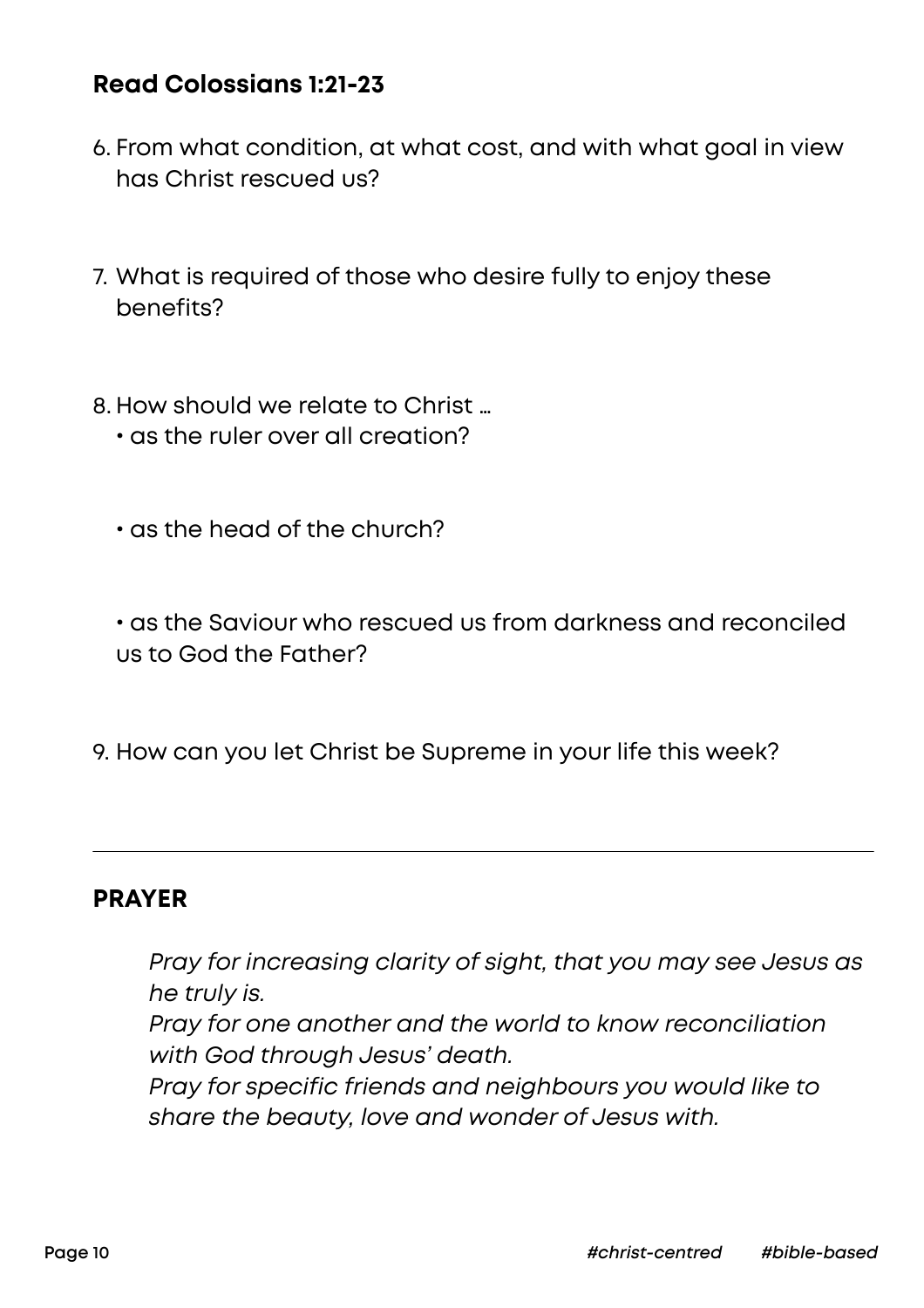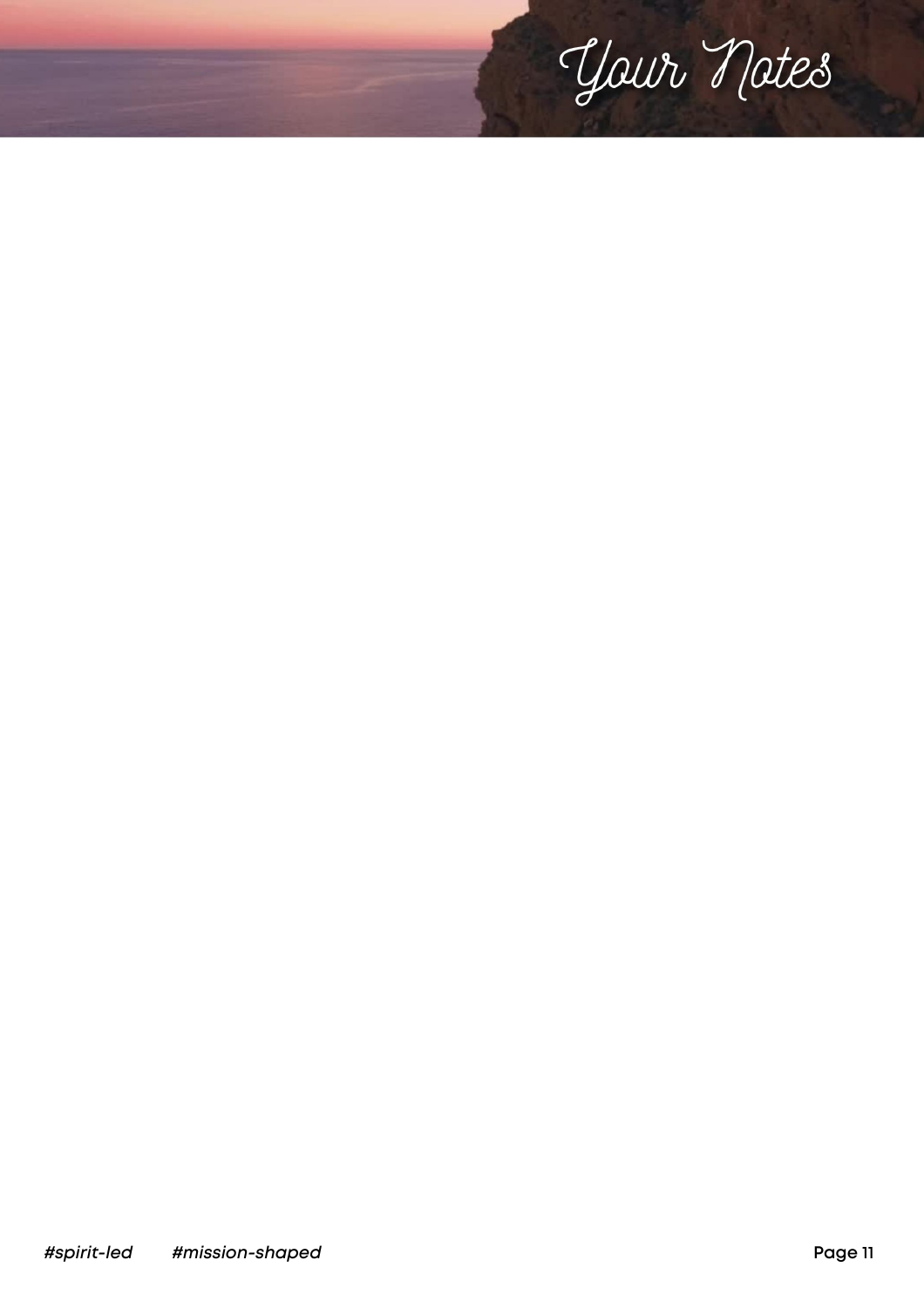



## **July 3 Colossians 1:24 - 2:5**

#### **Introduction**

*What is your understanding of maturity? How do you define it or describe it? Compare it with immaturity.*

#### **Read Colossians 1:24-27**

- 1. While Paul's situation is very different from our own, what can we learn from his suffering?
- 2. Think about Paul's suffering in v.24. What does he mean by 'I fill up in my flesh what is still lacking in regard to Christ's afflictions'? *(Paul is not saying his suffering is atoning for sin, but rather it is evidence of atonement.)*
- 3. Christians are not free from suffering, but we are to face it differently. How can we encourage each other in endurance?
- 4. What do you think is the 'mystery of God'? (see 1:26 and 2:2)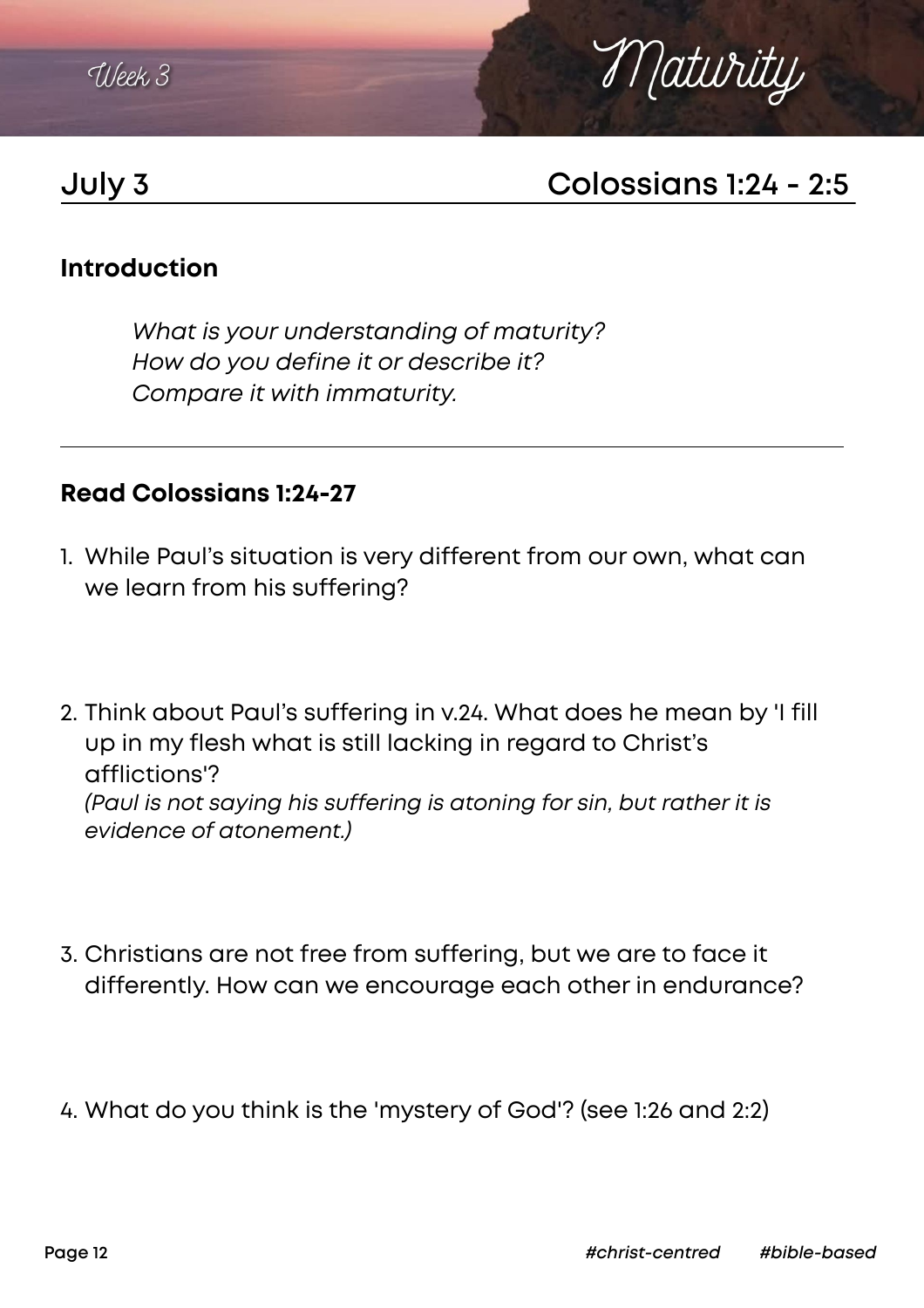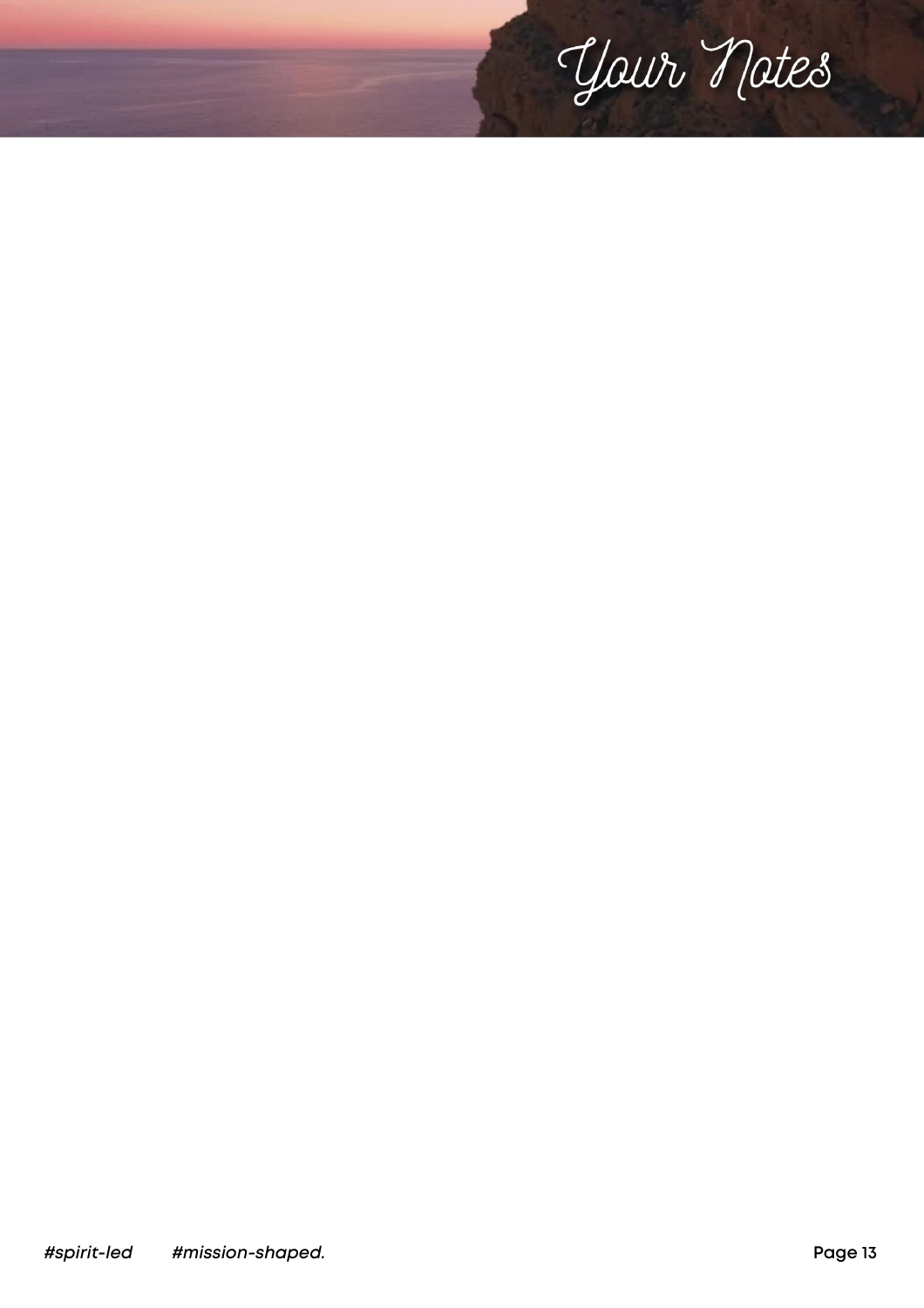#### **Read Colossians 1:28 - 2:5**

- 5. How are you going in 'proclaiming' Jesus? Discuss together how you are living out our Vision Statement - 'living to love and proclaim Jesus.
- 6. How are we made mature through that proclamation?
- 7. How fond are you of admonition? Can you think of a time when you were rightly admonished?
- 8. How does 'Christ in us' make it possible to become mature? v.29
- 9. In 2:1 Paul contends for the Colossians and the Laodiceans to achieve a specific goal. What is that goal, and how can we contend for one another in the same way?

#### **PRAYER**

*Pray for one another to be encouraged in heart and united in love, so that you may have the full riches of complete understanding, and be fully mature in Christ.*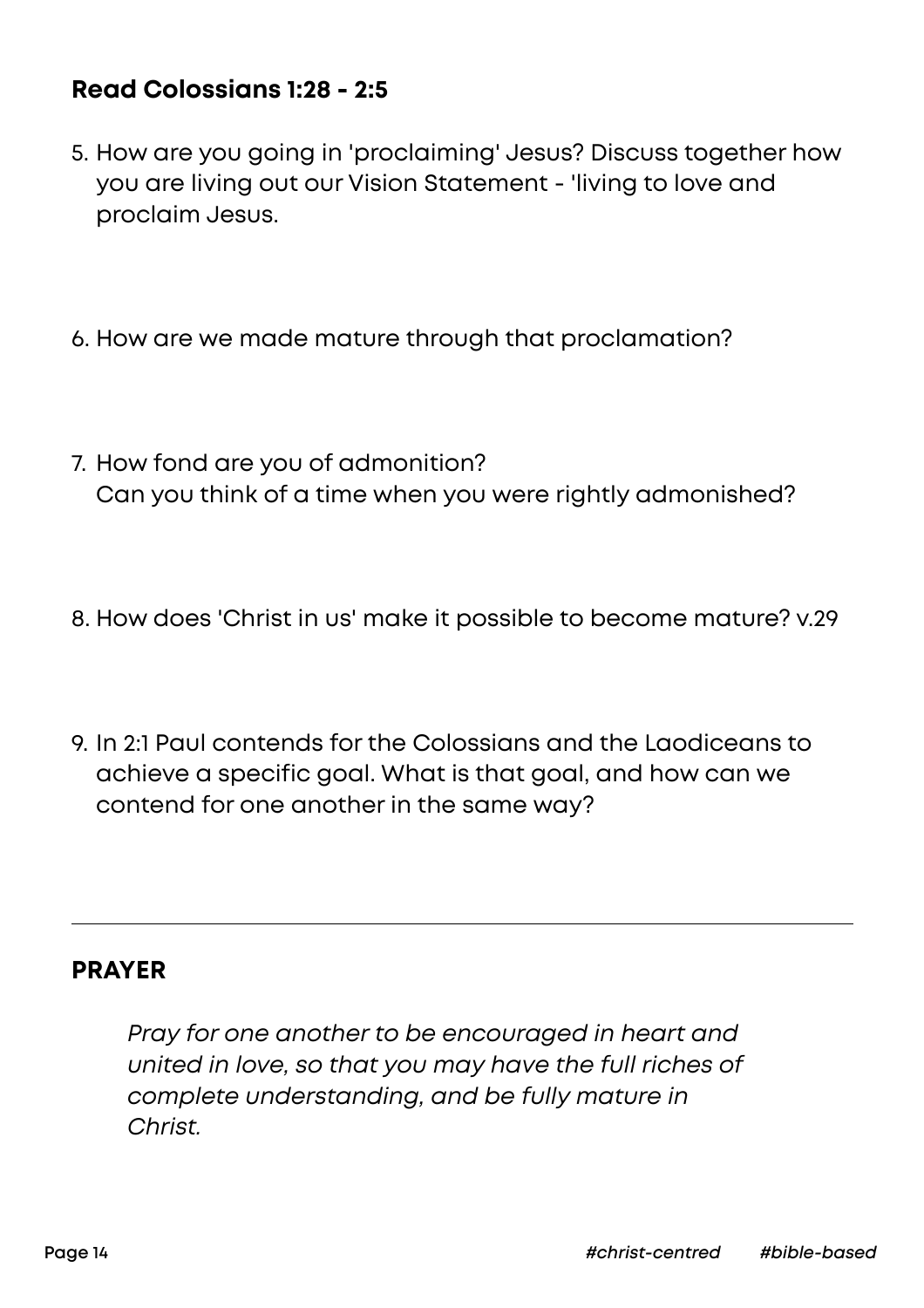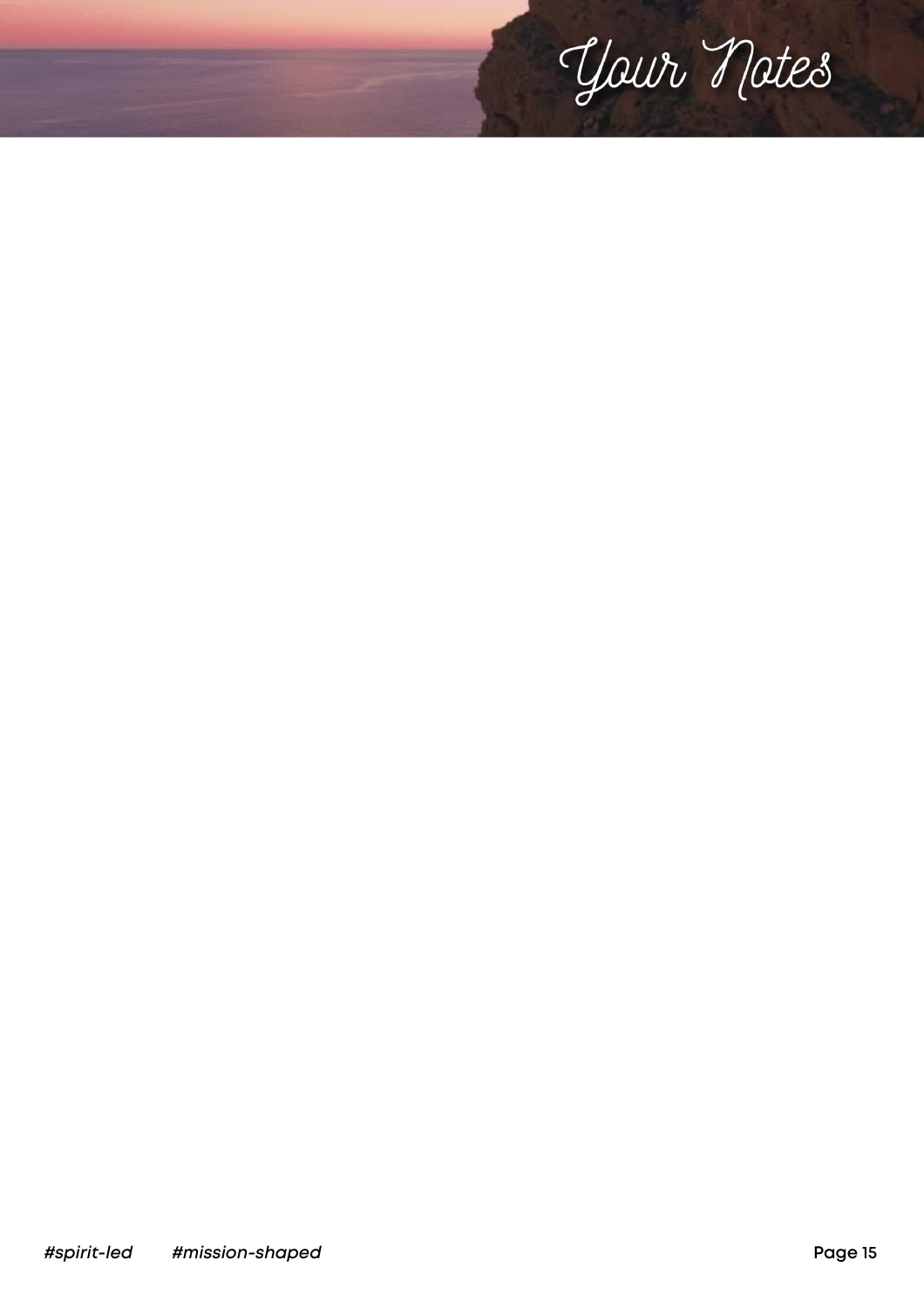TILeek, 4



## **July 10 Colossians 2:6-15**

#### **Introduction**

*When you were young what did you think about being religious?*

#### **Read Colossians 2:6-15**

- 1. Count the number of times the word Christ and the pronouns 'he/him' referring to Christ appear in this passage? (It doesn't matter if people come to different answers, the point is that there are a lot.)
- 2. From that count, what does it tell you about Christ being supreme?

Each member of the group highlight one way in which the passage proclaims Christ as supreme. Share why this aspect of Christ is important to you.

*[If you have a large group it is okay to repeat one of the qualities of Christ but try and make sure all in this passage are covered.]*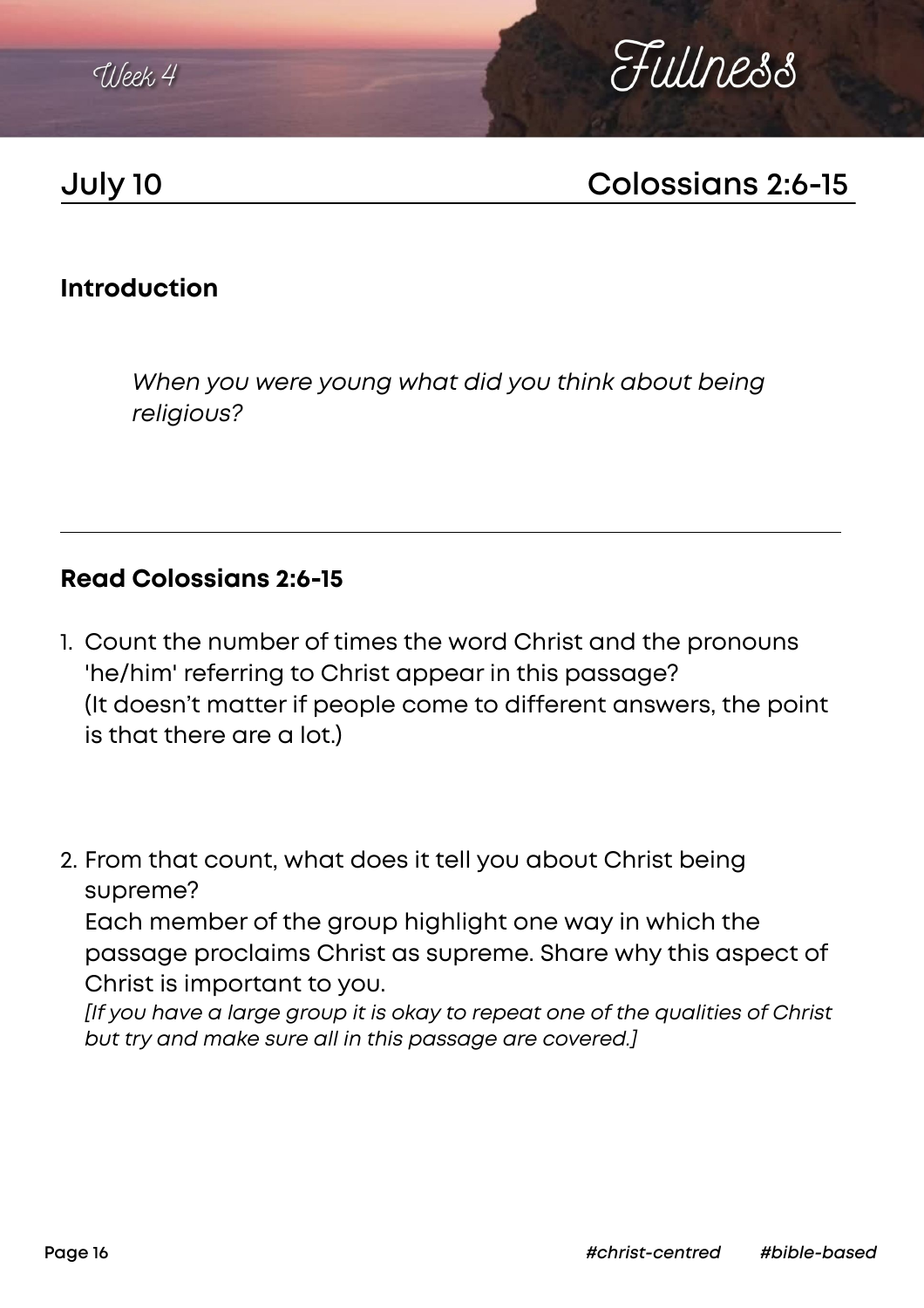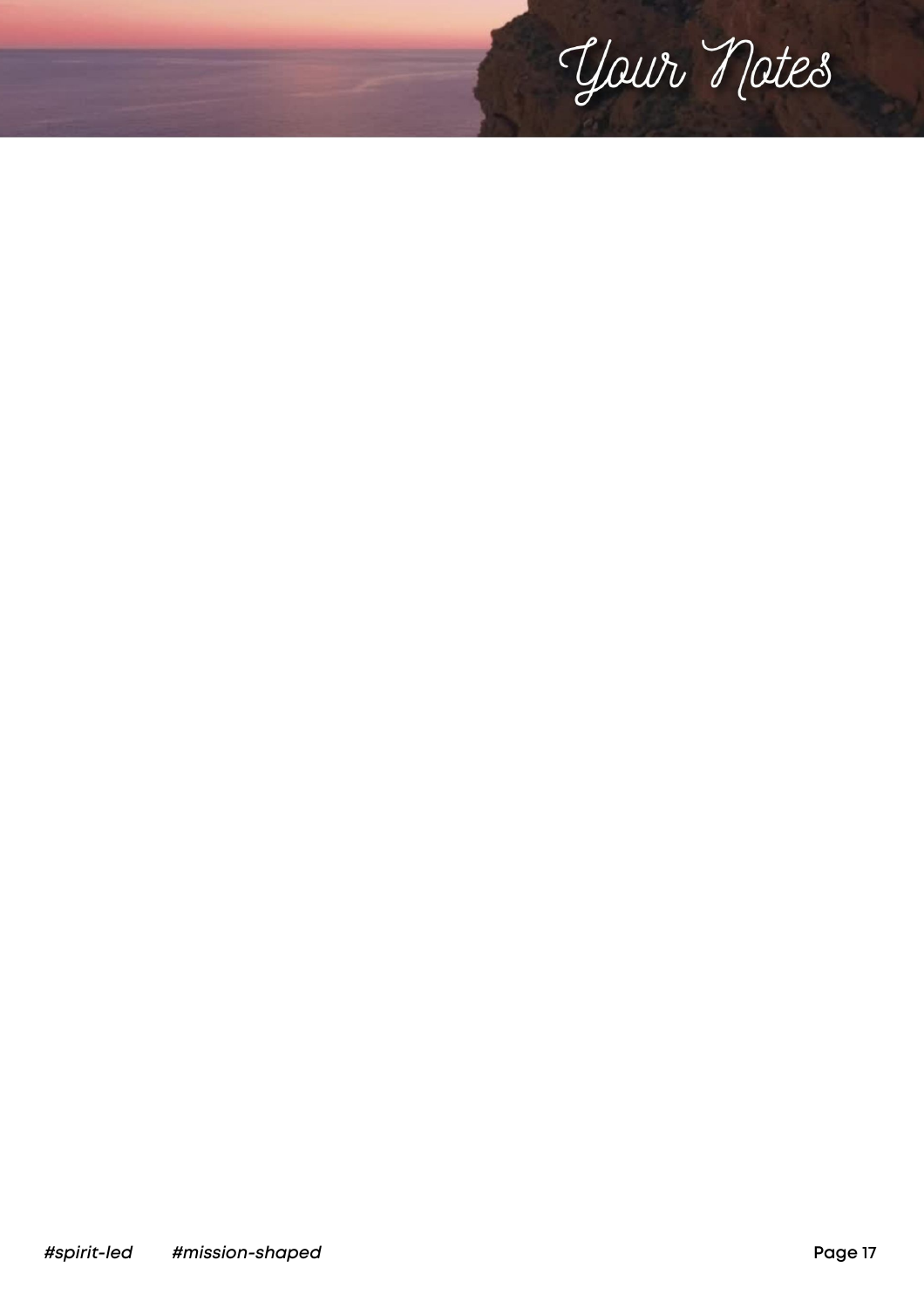- 3. Because Christ is supreme, what is the consequence for us who believe?
- 4. In what ways do we need to know Christ is supreme in our world today? Think about what it means for him to be Lord over the *'hollow and deceptive philosophy … and the elemental principles of this world'* v.8, *'over every power and authority'* vv 10,15, *'over the charge of legal indebtedness'* v.14?
- 6. vv.11-13 What does it mean to be 'circumcised by Christ' v.11? How does baptism help us understand this phrase? Why is baptism important?

#### **PRAYER**

*Pray for different aspects of our world, international and Australia, where the Lordship of Christ is needed to disarm the powers and authorities and to bring the Kingdom of the Son.*

*Give thanks for your baptism into Christ.*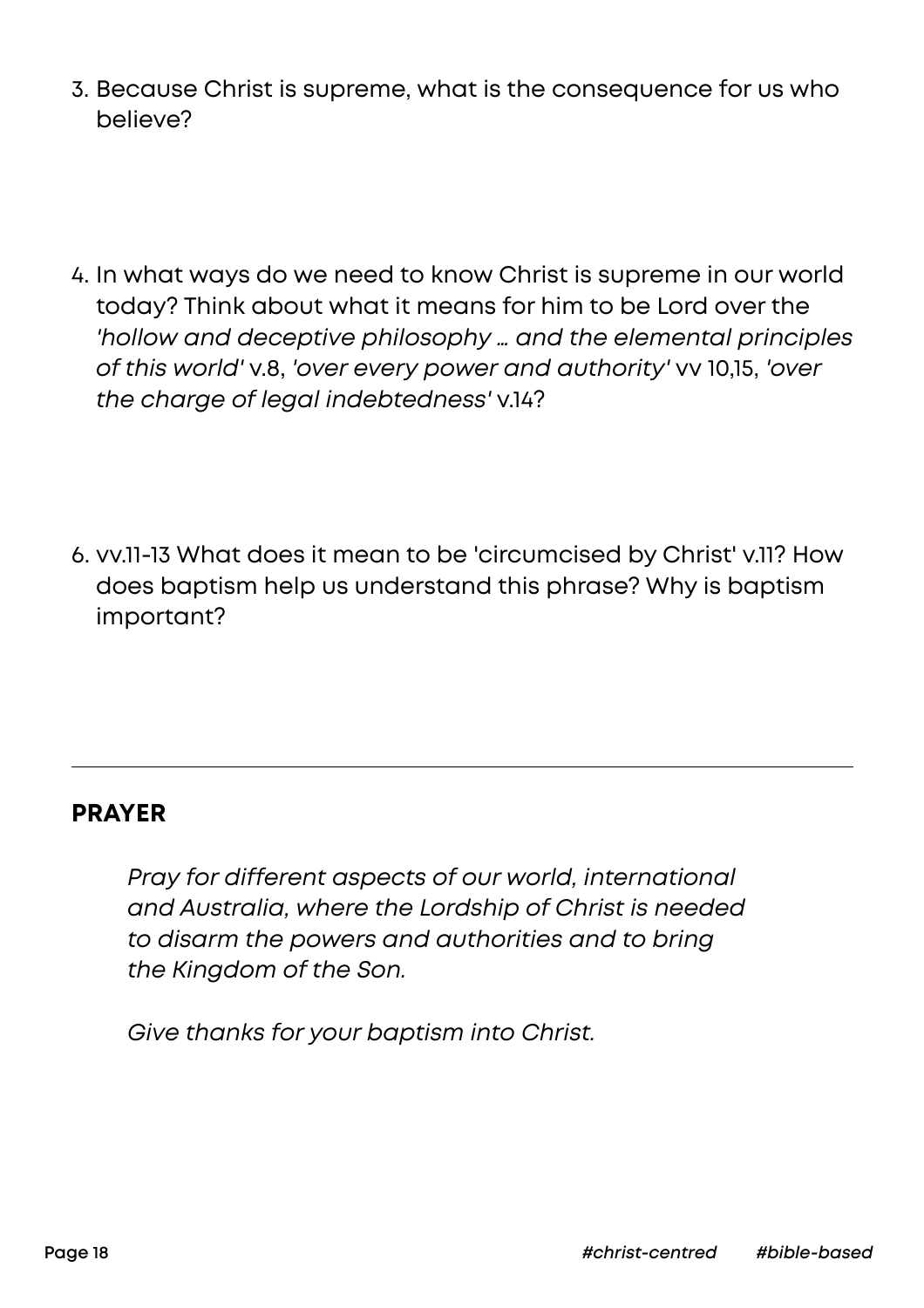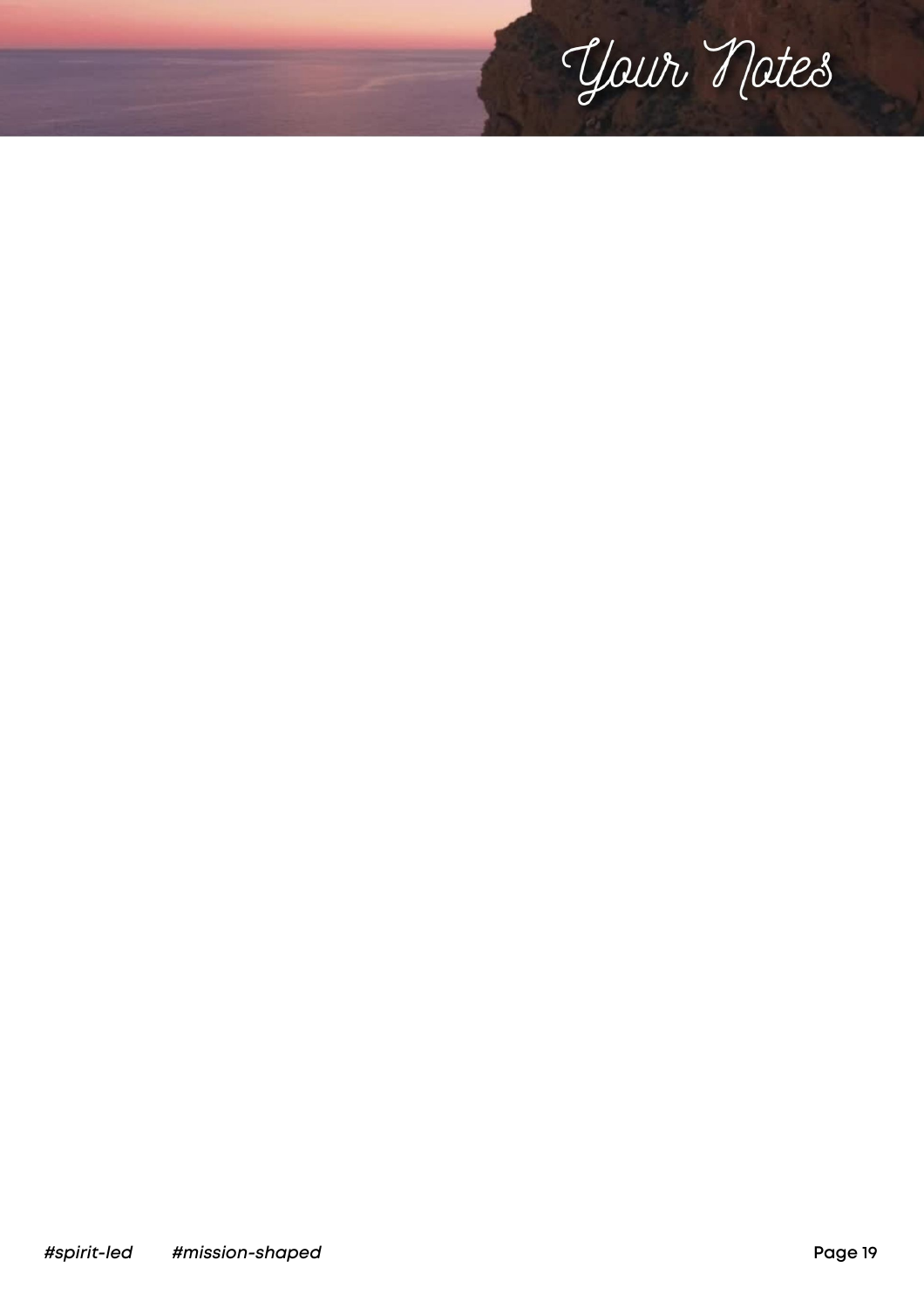



## **July 17 Colossians 2:16-23**

#### **Introduction**

*Share some of the rules that you live by … What aphorisms, phrases or sayings did you inherit from your parents/grandparents/friends that lead you to certain values or practices? (Eg. 'God helps those who help themselves',*  'don't judge a book by its cover', 'the early bird catches the *worm', 'the second mouse gets the cheese', 'There is no "I" in team'.)*

#### **Read Colossians 2:16-19**

- 1. Knowledge puffs up, love builds up (1 Corinthians 8:1). What helps you to remain humble and loving?
- 2. The body is a great image of the church with all members held together and growing under God's direction. In what way is God calling you to partner with him in growing his Church?
- 3. How can you help people to remain connected with the head of the body, Jesus?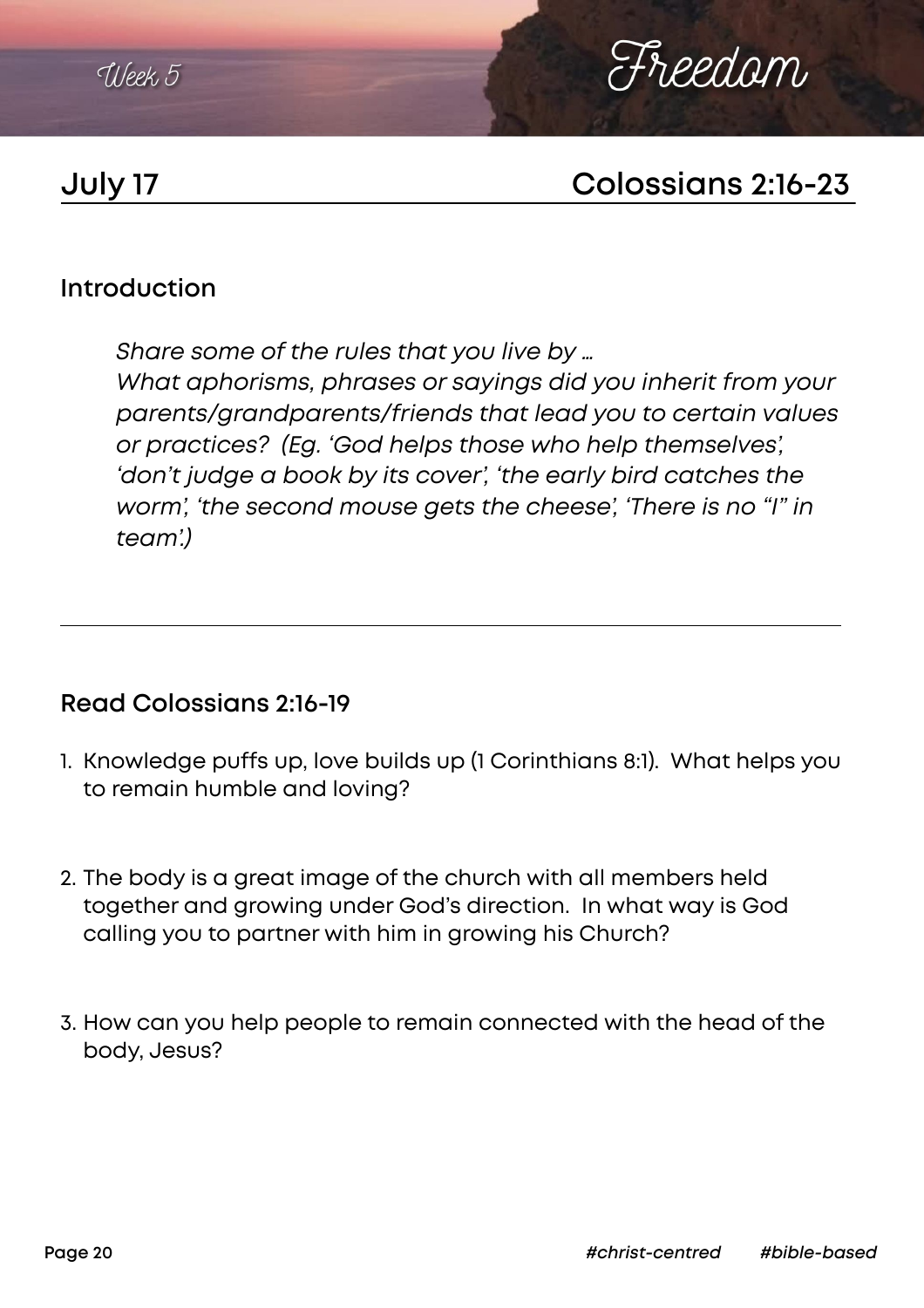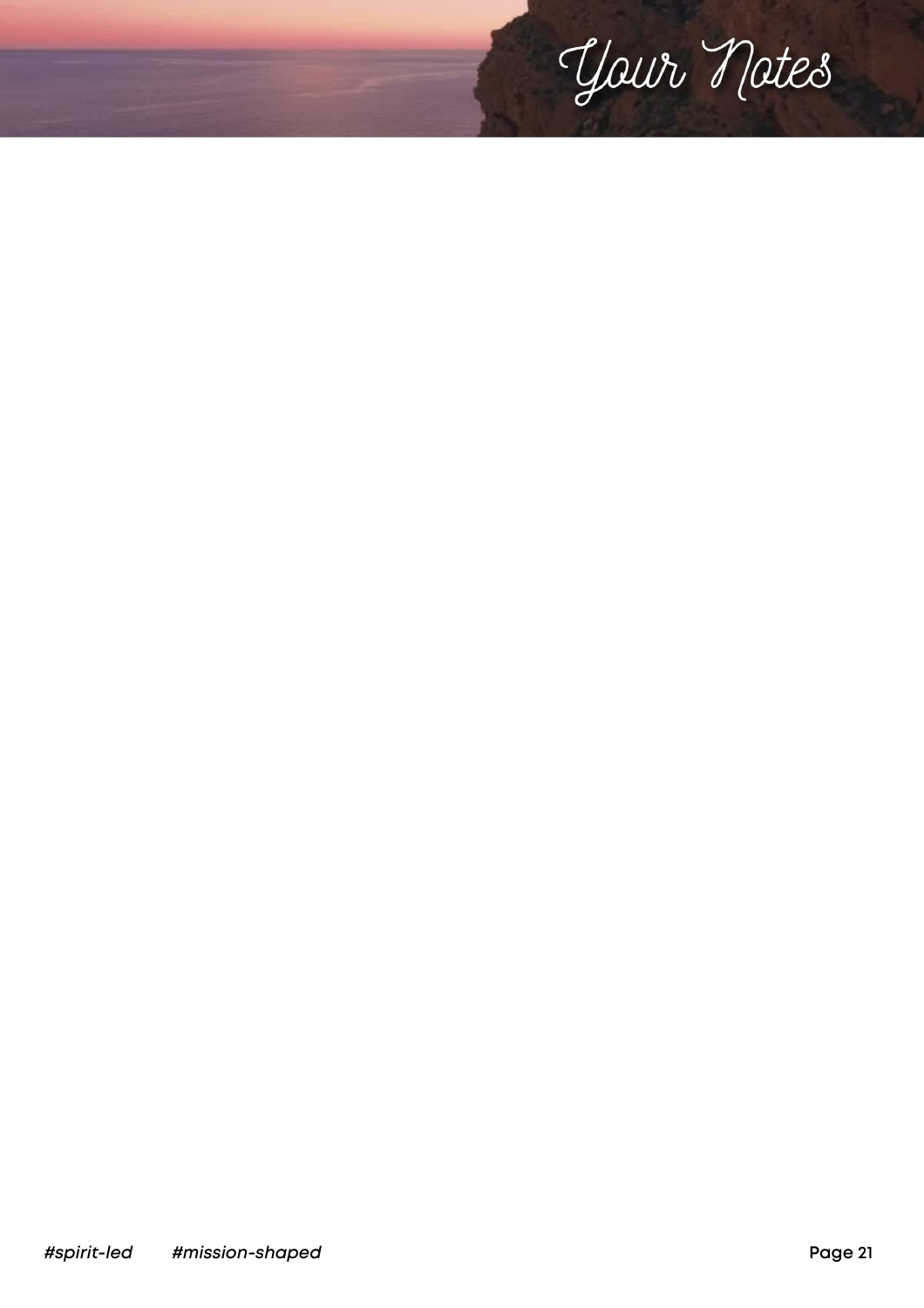#### **Read Colossians 2:20-23**

- 4. As a group define legalism, mysticism and asceticism.
- 5. The false teachers at Colossae seemed to emphasise these three things. How does Paul argue against them?
- 6. How do Christians relate to legalism, mysticism and asceticism today?
- 7. Why is legalism so popular amongst Christians?
- 8. In what sense have you died with Christ? (Compare with Galatians 2:19-21; 2 Corinthians 5:17).
- 9. What difference does this make to how you live?

*Preparation for next week:* Think of a psalm, hymn, song, or poem that helps the word of Christ to dwell in you/the Church richly.

#### **PRAYER**

*Pray for a healthy relationship between law and grace.* 

*Pray for our Church to grow ever more deeply connected to Jesus, our head.* 

*Pray for one another to live Godly lives.*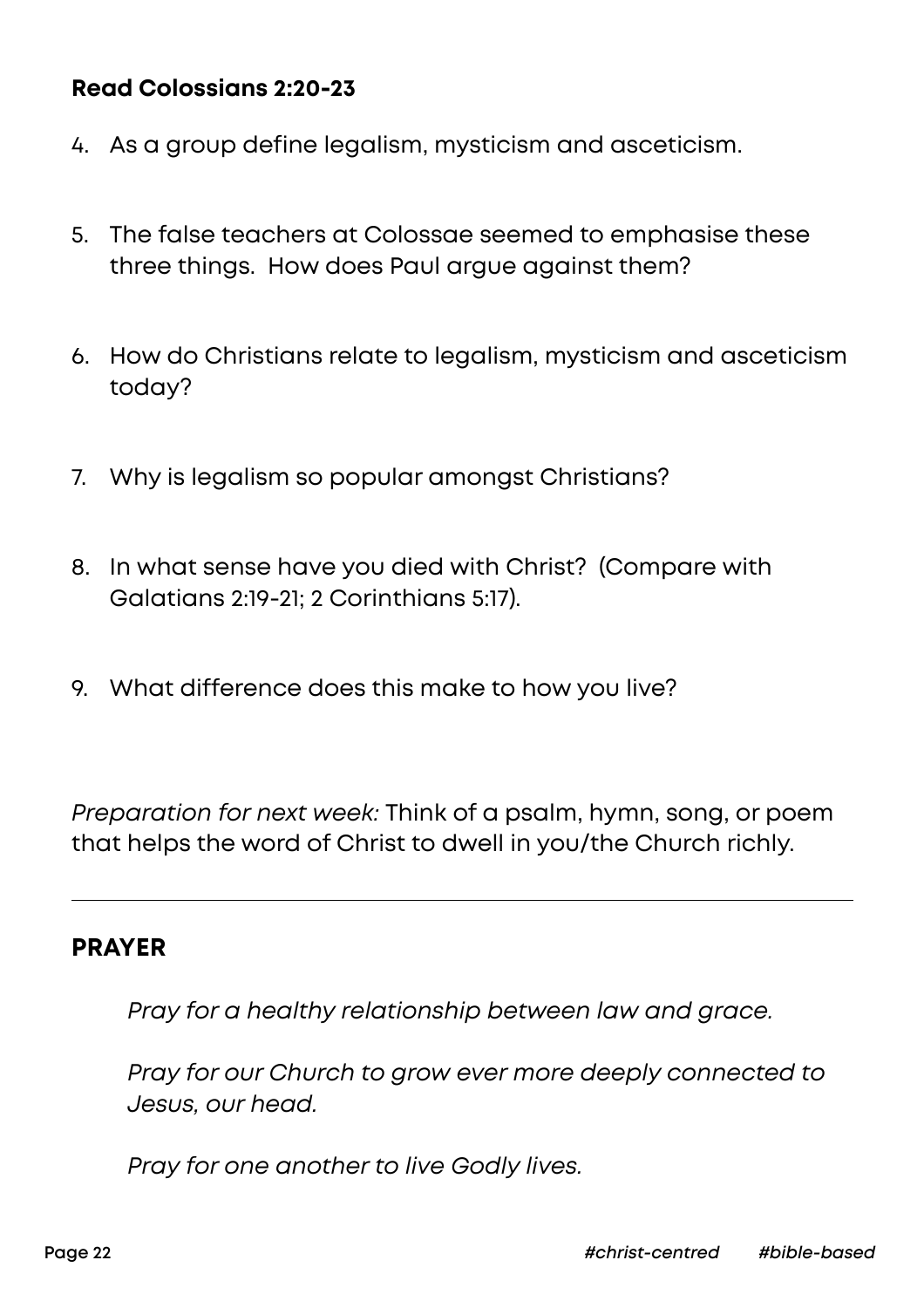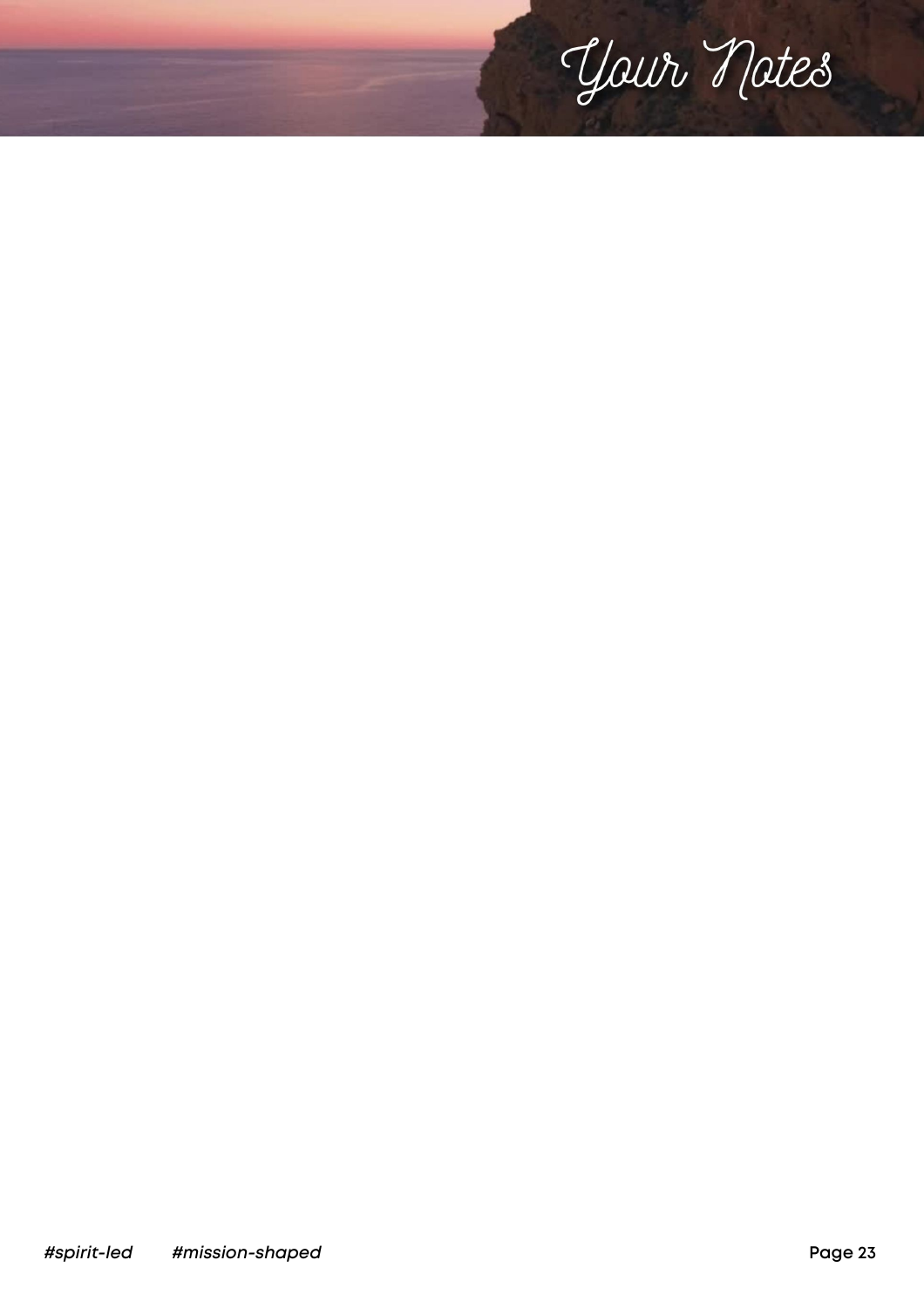



## **July 24 Colossians 3:1-17**

#### **Introduction**

*Share a way you've changed since you became a believer.*

#### **Read Colossians 3:1-4**

1. How does a person's identity change when they become a believer?

#### **Read Colossians 3:5-11**

2. What are you to put to death or 'take off'? What do these things mean?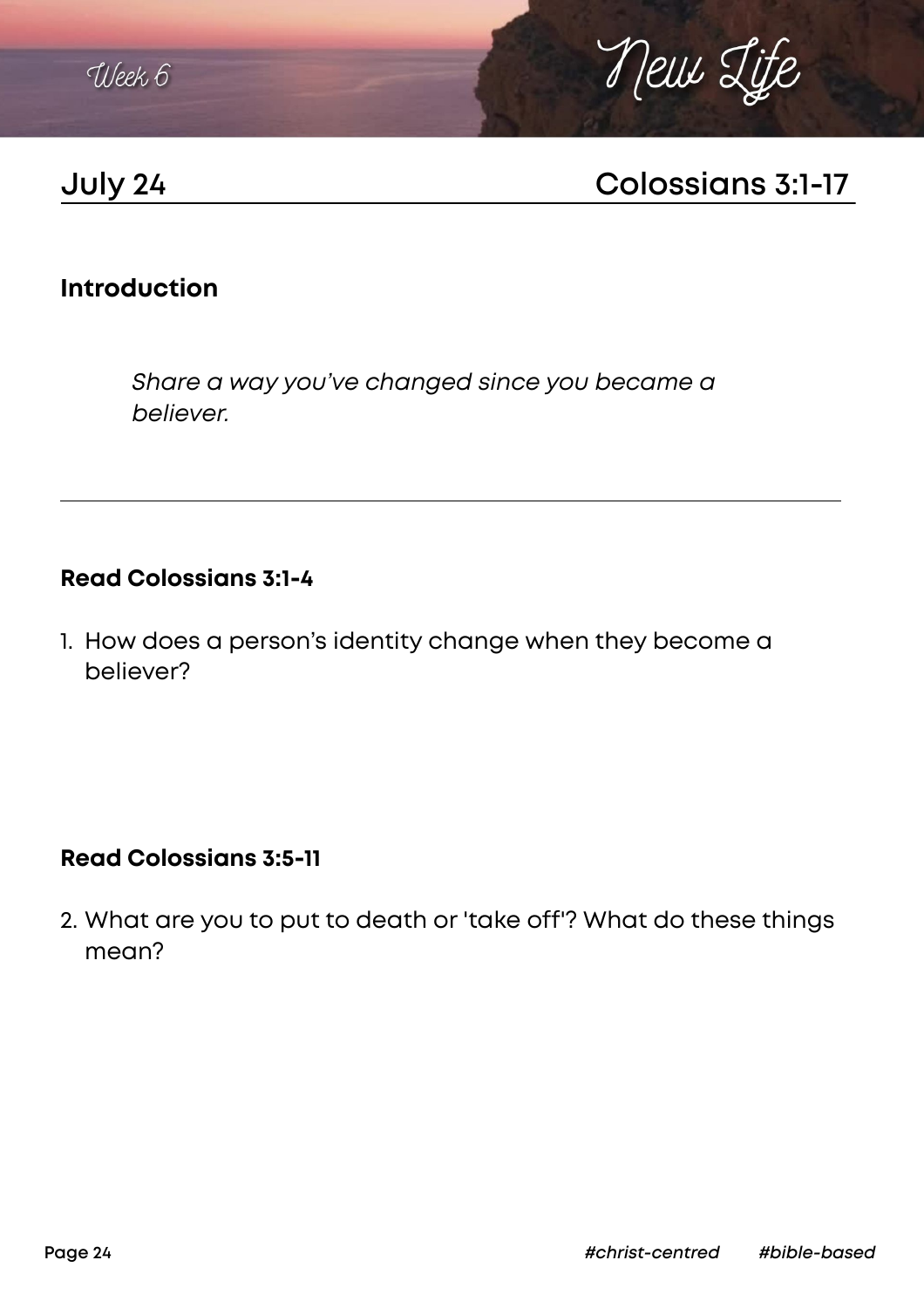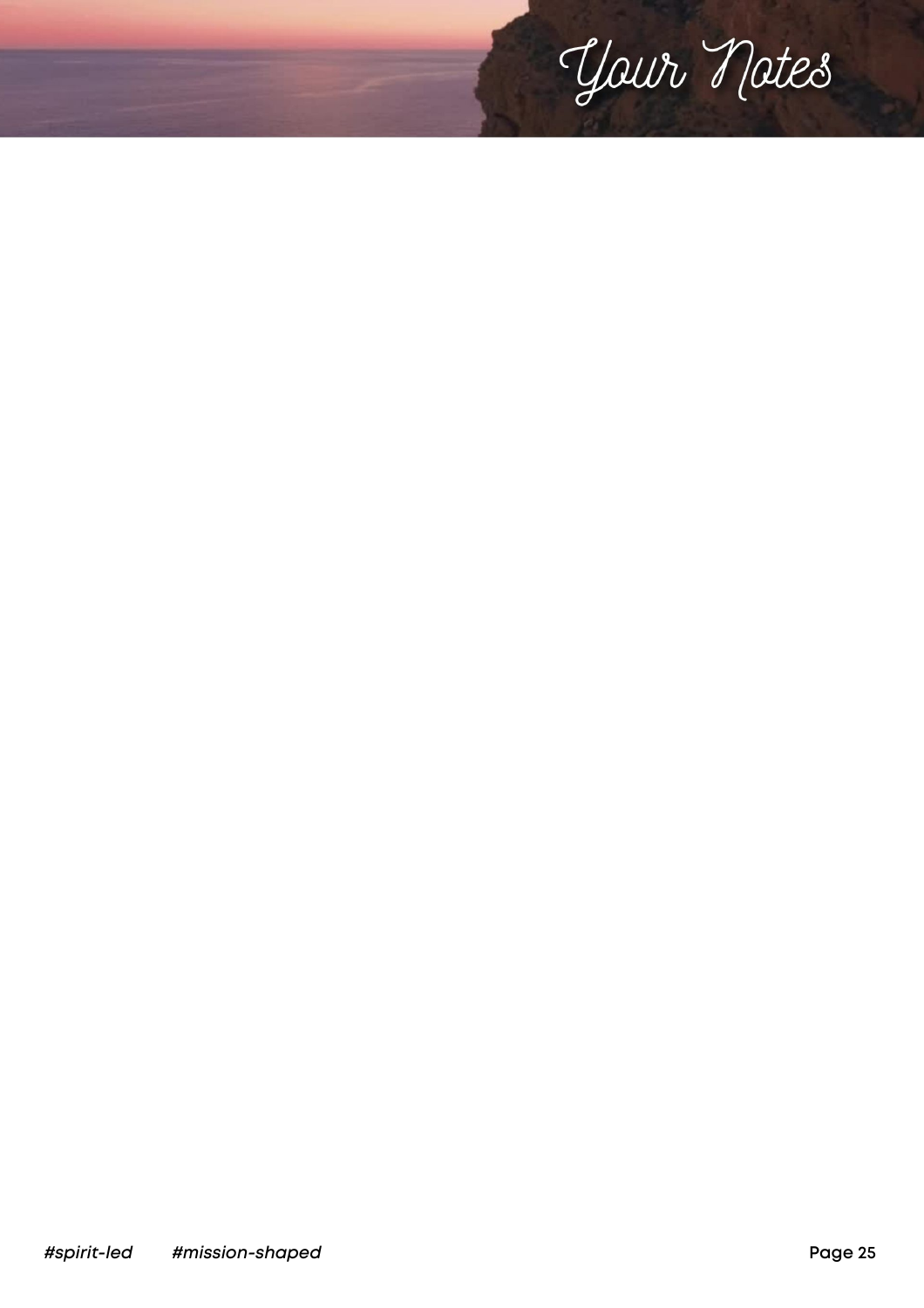#### **Read Colossians 3:12-14**

3. What are you to put on or 'clothe yourselves in'?

4. What motivation do you have to forgive those who sin against you?

#### **Read Colossians 3:15-17**

5. Share with each other the psalms, hymns, spiritual songs or poems that help the word of Christ dwell in you richly. Talk together about the 'why', 'how' and 'what' these examples do for you.

#### **PRAYER**

*Pray that you will each grow deeper into your true identity in Christ.* 

*Pray for God's strength, wisdom and power to take off sinful practices and clothe yourselves in Christ.* 

*Pray for our church to let the word of Christ dwell in us richly together.*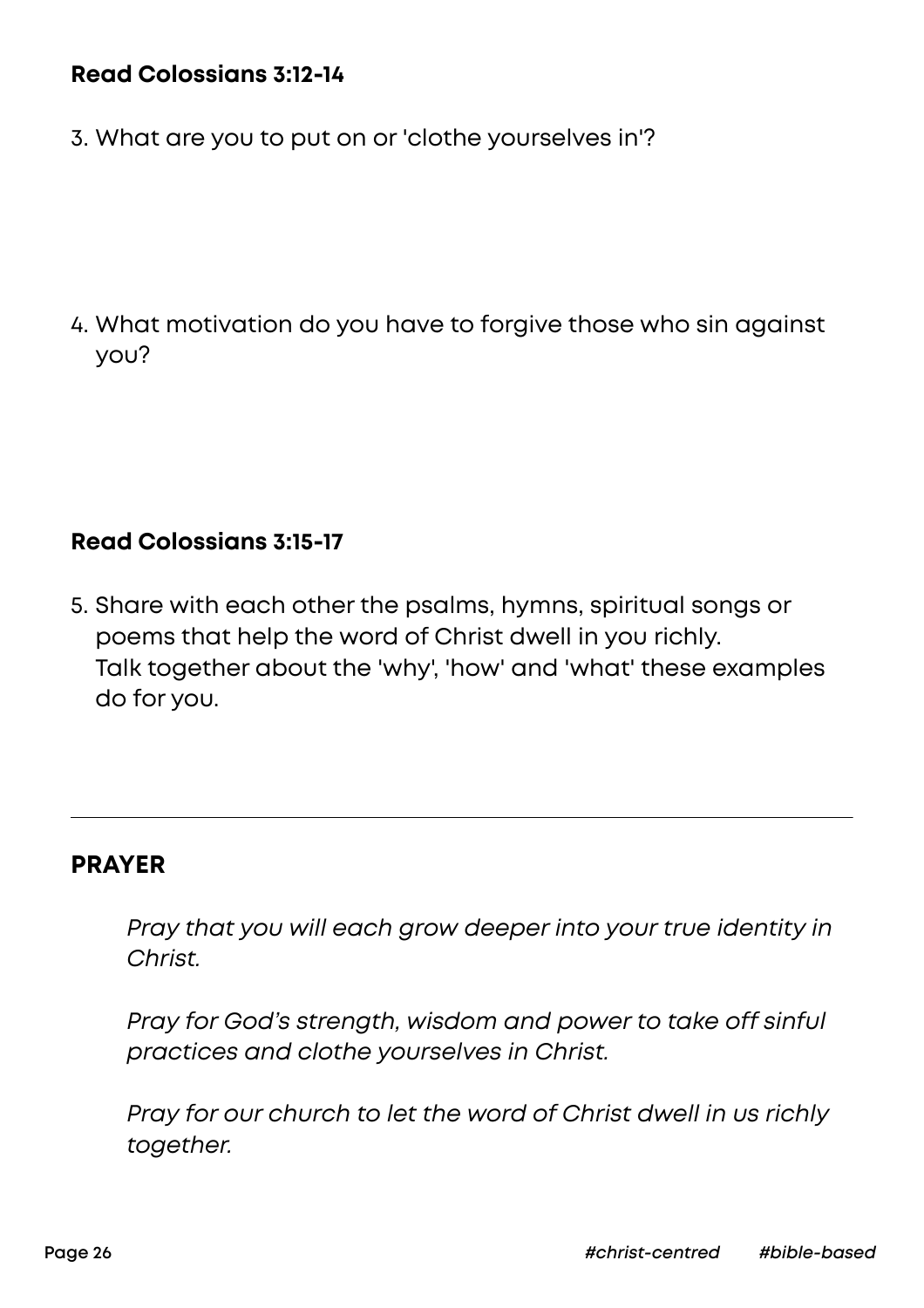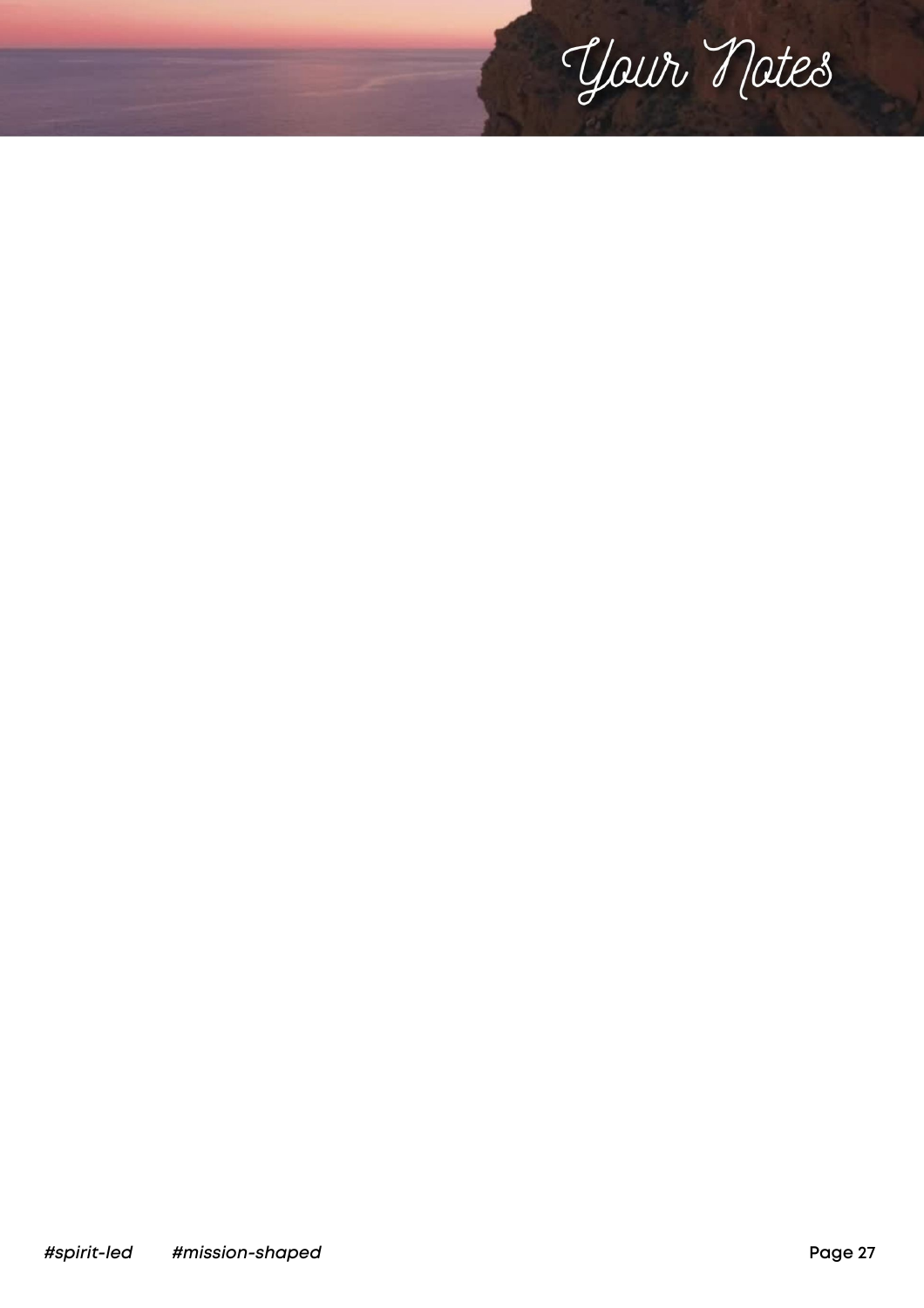



## **July 31 Colossians 3:18 - 4:1**

#### **Introduction**

*Who has been one of your best employers? What did you appreciate about him or her?*

#### **Read Colossians 3:18 - 4:1**

1. Reading any of these verses on their own, the message seems very foreign in our culture. What difference does it make ... Reading the passage as a whole?

Reading only the section addressed to you in your situation?

Reading the passage in the context of the whole of chapter 3?

2. Thinking of your personal situation, what is something you could do to put this teaching into practice?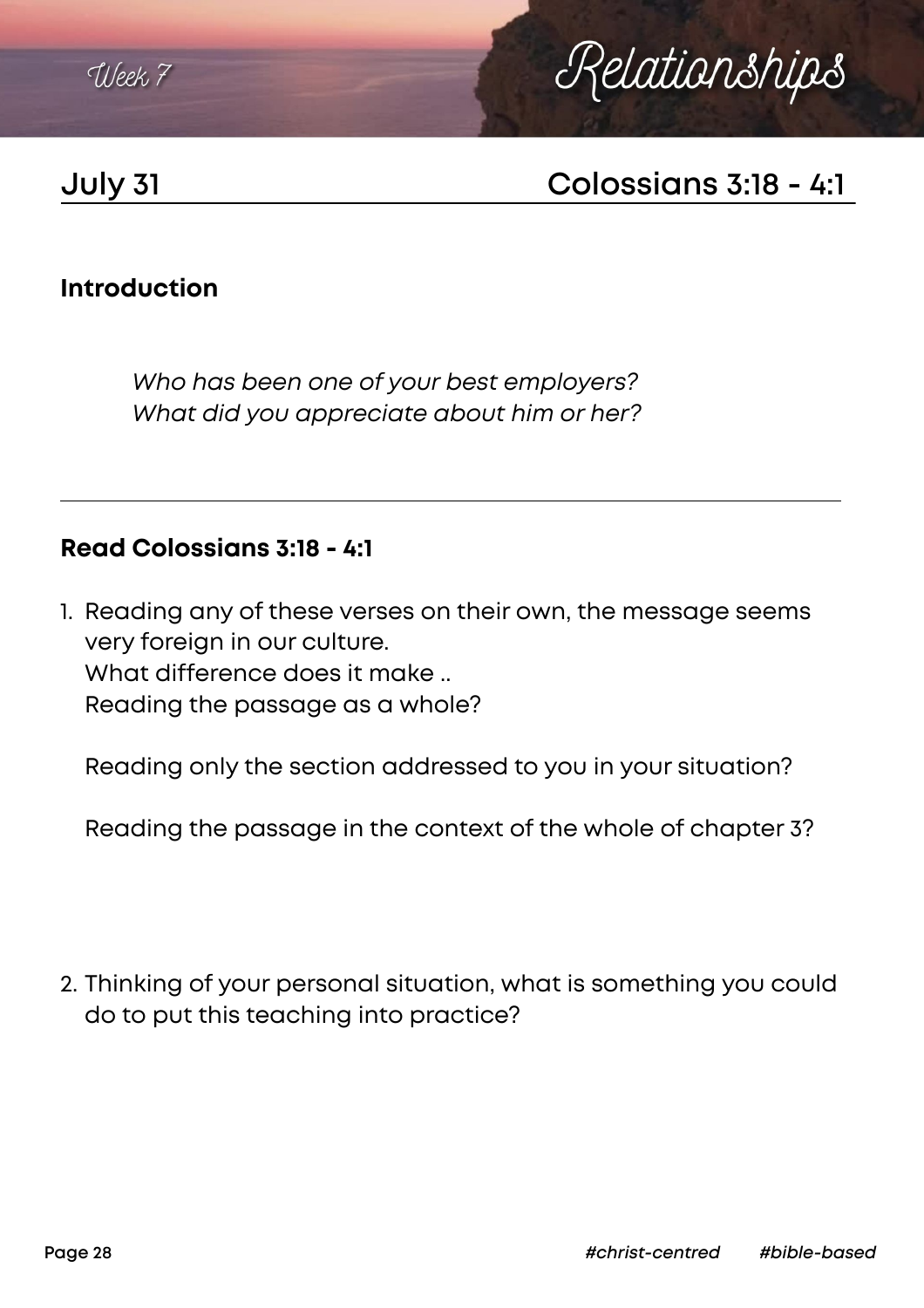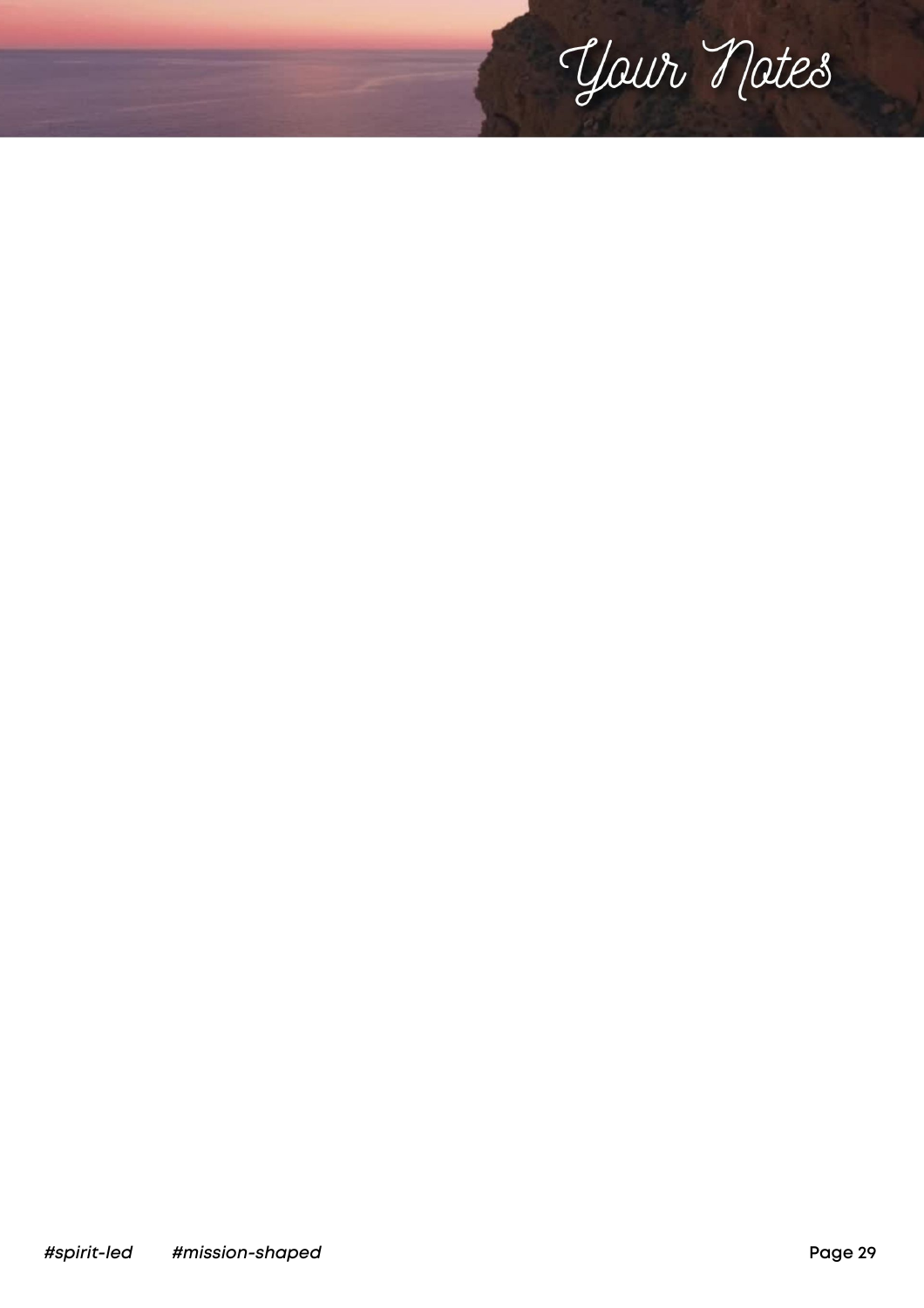- 3. You may like to do some research on how the slavery in the Apostle Paul's time was different from what we know about slavery in America and the European colonies. Why not do some research on modern day slavery and see if there is an organisation working to end slavery today that you would like to support.
- 4. If in our context we interpret slaves and masters as employee and employer … What is the key principle for a Christian employee?

What is the key principle for a Christian employer?

5. Thinking about the overall teaching of the book of Colossians about the supremacy of Christ, how does this inform the various roles described here?

#### **PRAYER**

*Colossians 3:1 '…set your hearts on things above where Christ is seated at the right hand of God. Set your minds on things above, not on earthly things.' Pray for God to give you the grace to acknowledge Jesus Christ as Lord and please him in all your relationships.*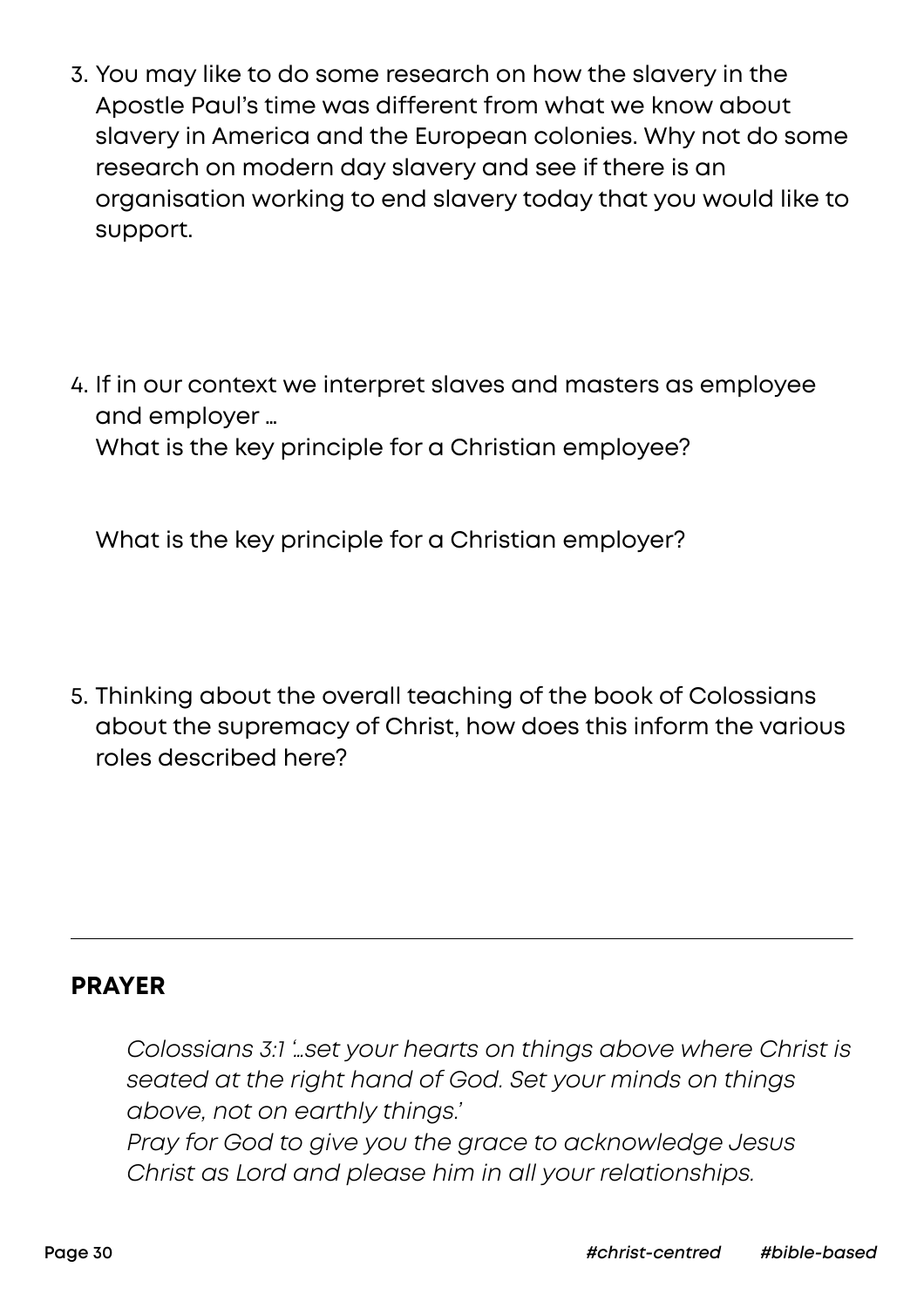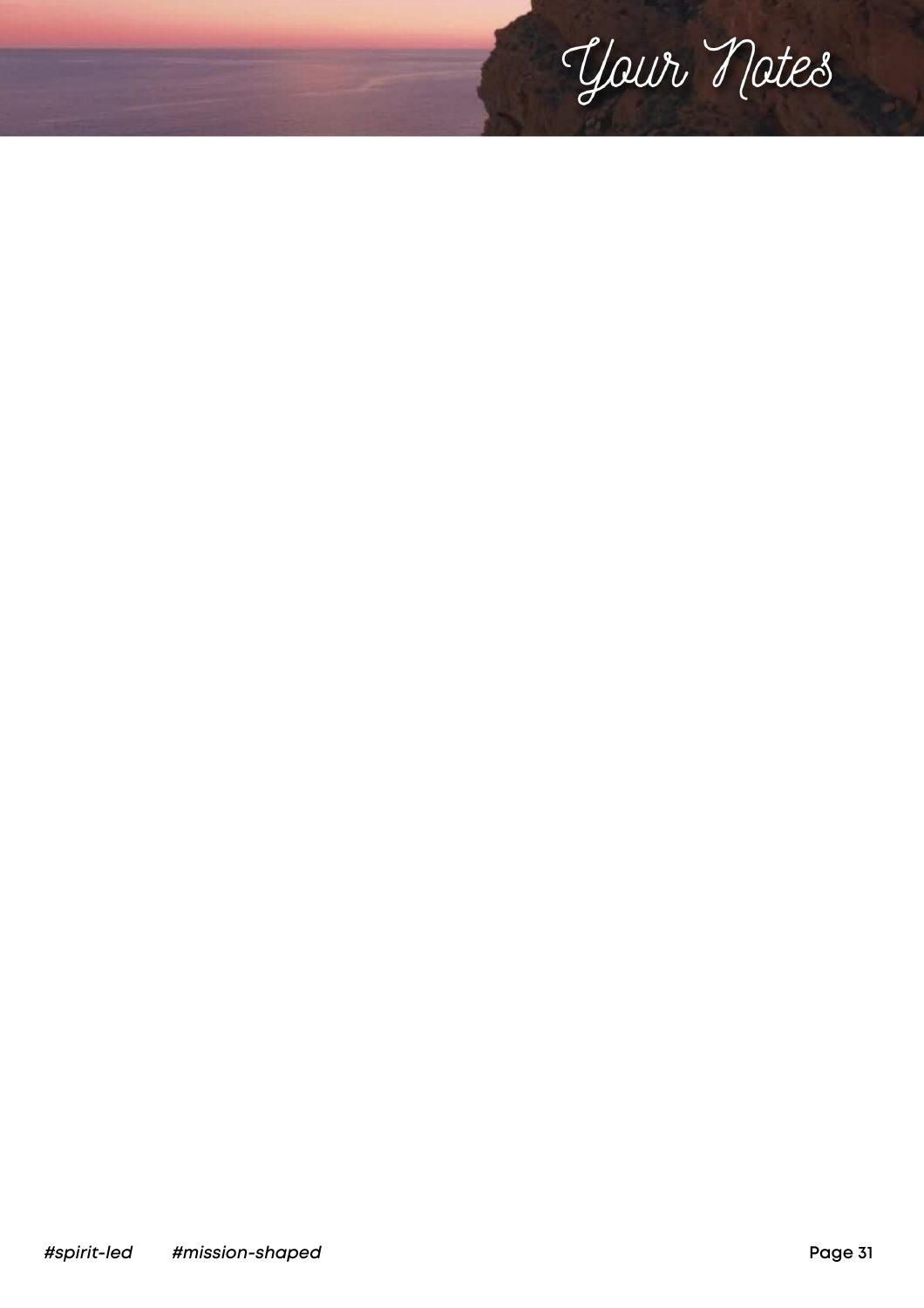

# Encouragement

## **August 7 Colossians 4:2-18**

#### **Introduction**

*How long has it been since you have written someone an encouraging letter? How did you feel when you received one?*

#### **Read Colossians 4:2-6**

- 1. How helpful are these verses for everyday life? Which of these exhortations do you need to particularly take note of?
- 2. How much of your prayer life is taken up with the concerns Paul says are important?
- 3. Paul again mentions the 'mystery of Christ'. What is it, and how would you explain it to someone who is not yet a believer?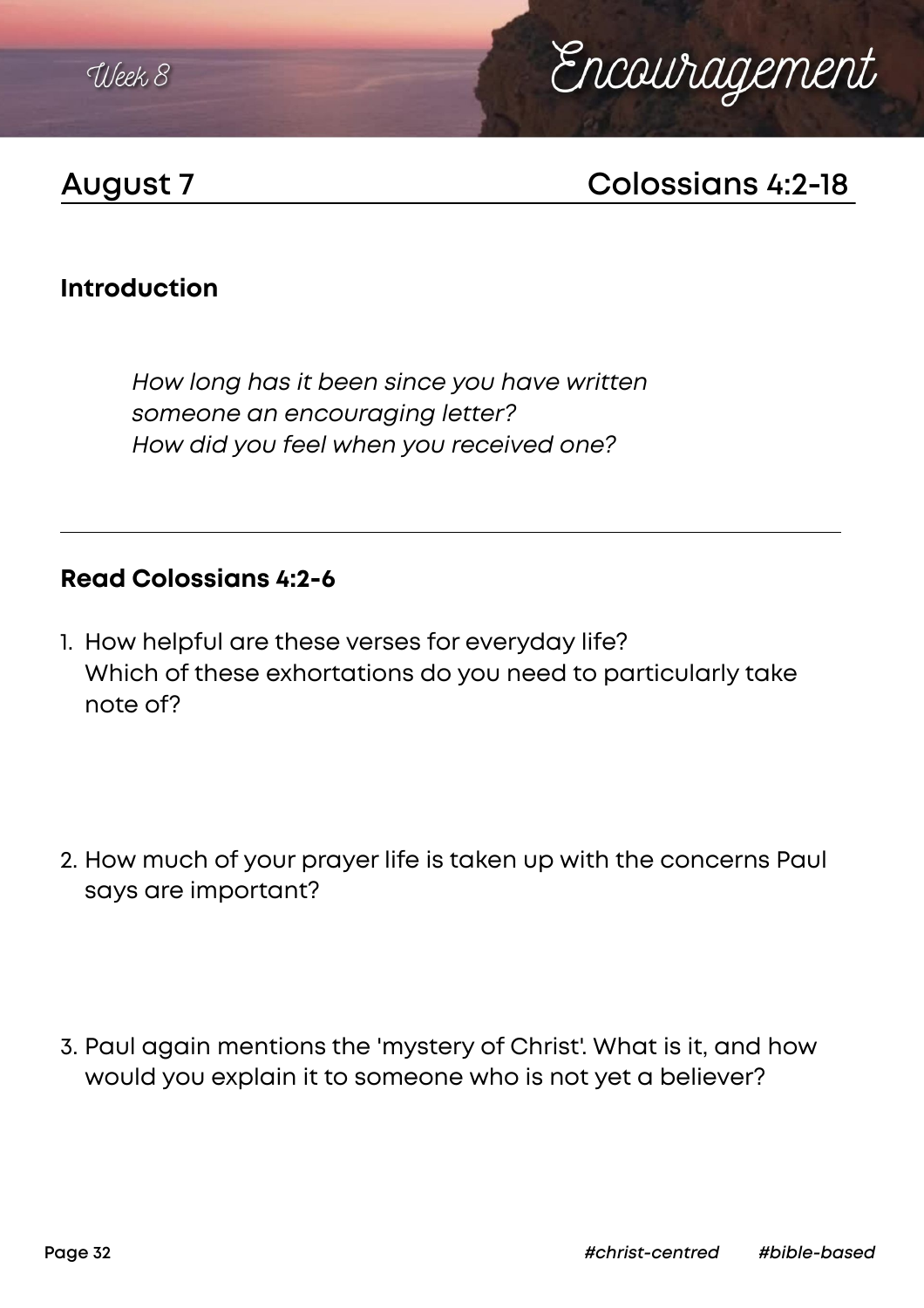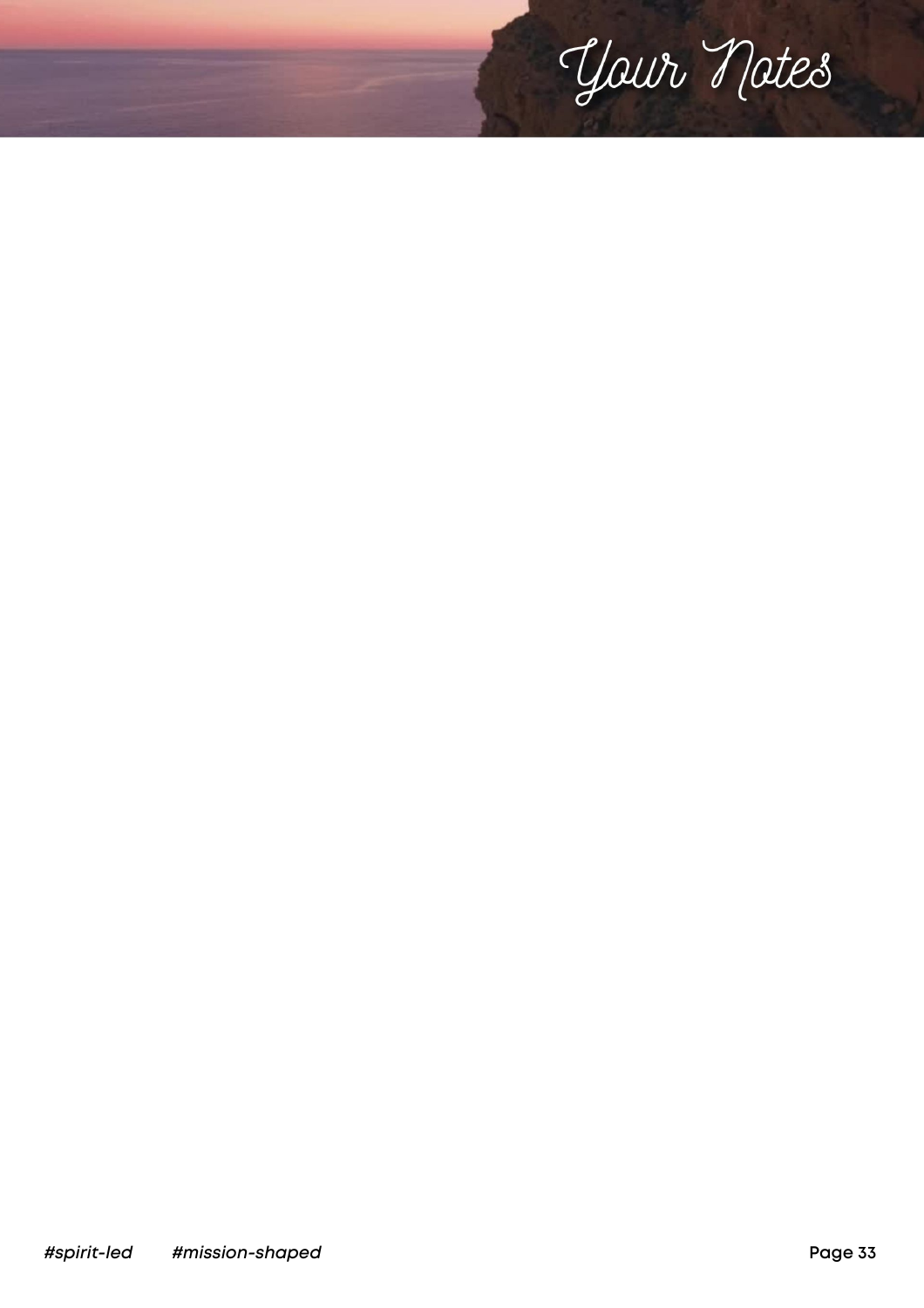4. Are there any patterns of speech or behaviours you are prone to that don't fit with these verses?

#### **Read Colossians 4:7-18**

- 5. Who is somebody who has encouraged you in your Christian walk despite living far away? How did they do it?
- 6. As we read about these people, what do we learn about them from this letter?
- 7. How important is communication in Christian fellowship? How could we each improve in our communication with others?

#### **PRAYER**

*Before you start to pray, go round the circle and thank people in your group for their gifts in Christ, sharing all that you appreciate about them.*

*As we conclude this series, try to gather all the encouragements you have learnt and pray them into each other's lives.*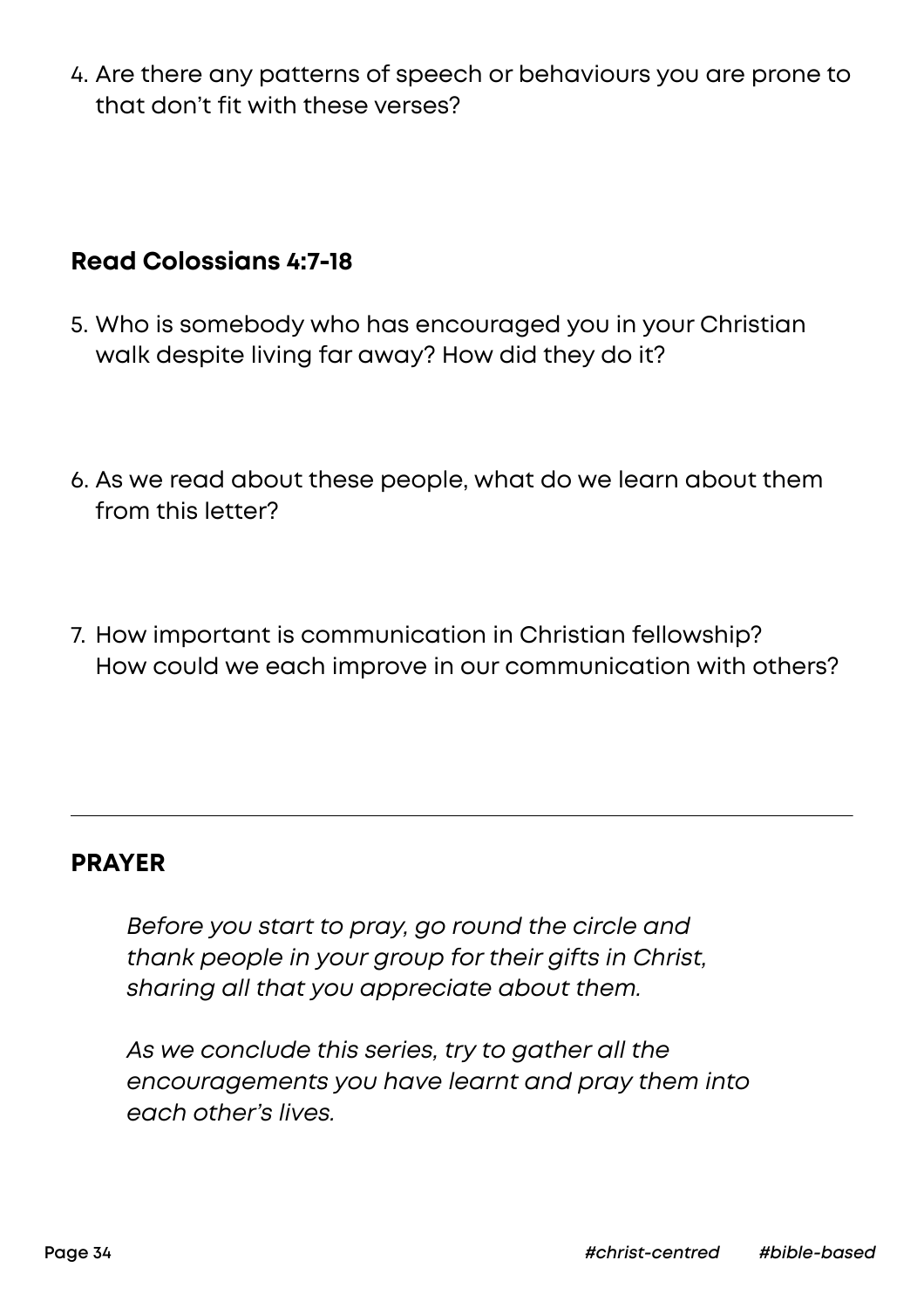